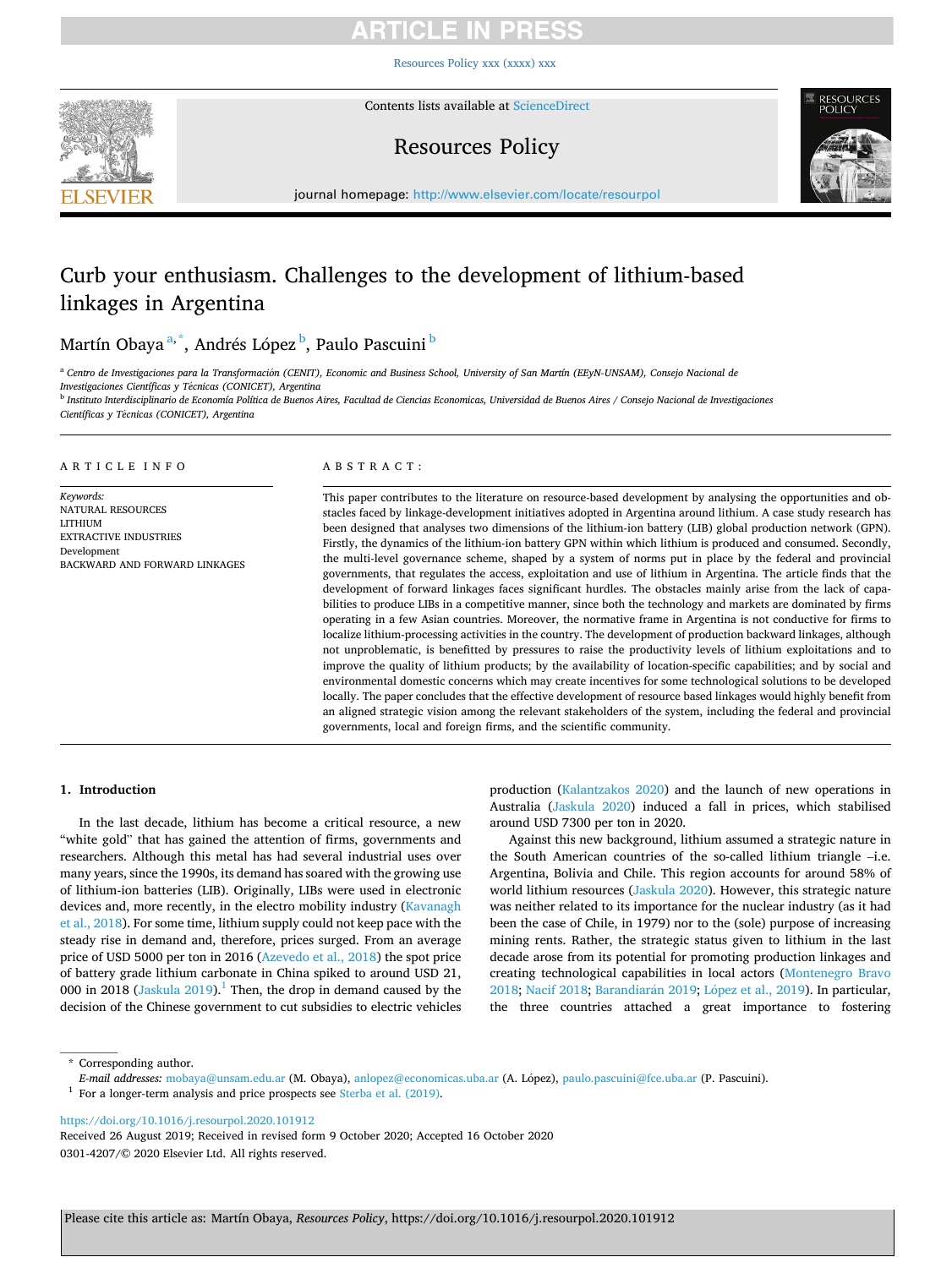#### *M. Obaya et al.*

manufacturing activities related to the LIB industry. This orientation reflects that lithium has become "the subject of a sociotechnical imaginary that reimagines how mining can serve development goals" ([Barandiar](#page-12-0)án 2019, p. 382).

The case of lithium can be examined in the light of the commodity boom, a period of high prices which extended between 2000 and 2015 ([de la Torre et al., 2016](#page-12-0)). Against the pessimistic "resource curse" thesis ([Sachs and Warner 1995;](#page-13-0) [Gylfason 2001;](#page-12-0) [Auty 2002](#page-12-0)), in these years several resource-rich countries attempted to use natural resources as a platform for diversifying their economic structure by building production linkages with other areas of the economic structure ([Dietsche](#page-12-0)  [2014\)](#page-12-0). This has motivated a rich body of empirical investigations on recent resource-based development strategies in low and middle-income countries (see, for instance, [Iizuka and Katz 2010;](#page-12-0) [Morris et al., 2012](#page-12-0); [Marín et al., 2015;](#page-12-0) [Katz 2017](#page-12-0); López 2017; [Andersen et al., 2018](#page-11-0)). Linkage-development strategies in the lithium industry are more recent and, therefore, the literature examining their effects is still limited. Some descriptive accounts can be found in [Nacif \(2012\),](#page-12-0) [Montenegro Bravo](#page-12-0)  [\(2018\)](#page-12-0) and [Obaya \(2019\)](#page-13-0) for the case of Bolivia; in [Fornillo, 2015a](#page-12-0) and López et al.  $(2019)$  for the case of Argentina; and Lagos  $(2018)$  and [Maxwell and Mora \(2019\)](#page-12-0) for the case of Chile.

This article seeks to characterise the strategies adopted by domestic actors to generate backward and forward linkages around lithium in Argentina and aims to understand the opportunities and challenges faced by these strategies. Backward linkages are those leading to new investment in input-supplying facilities [\(Hirschman, 1981\)](#page-12-0). In lithium producing countries, backward linkages develop in the upstream segment of the LIB supply chain. This includes the production of inputs and capital goods, and the provision of services for the elaboration of the lithium compounds. Forward linkages regard investment in output-using facilities [\(Hirschman, 1981](#page-12-0)) which comprise midstream and downstream manufacturing activities using lithium compounds as an input to produce cathodes, battery cells, and packs.

The analysis of the linkage-development strategy builds upon the global production network (GPN) heuristic framework [\(Coe et al., 2008](#page-12-0); [Coe and Yeung 2015](#page-12-0)). We focus, in particular, on the interaction between two dimensions of analysis. First, the dynamics of the lithium-ion battery GPN within which the metal is produced and consumed. Here, we also analyse the capabilities of local actors to take part of such competitive networks. Second, the multi-level governance scheme, shaped by norms put in place by the federal and provincial governments, that regulates the access, exploitation and use of lithium in Argentina. At the sub-national level, we focus on the case of Jujuy. This province has been the only district with lithium-rich brines in Argentina that aimed at creating linkages along the LIB value chain (López [et al., 2019\)](#page-12-0).

The GPN framework allows us to overcome the limitations of the socalled "good governance" approach. This normative proposition gained force as a "blueprint" for resource-rich nations to overcome the "resource curse" [\(Bridge 2008](#page-12-0), [Bourgouin et al., 2013\)](#page-12-0). "Good governance" recommendations have the virtue of incorporating elements that reinforce the regulatory capacity of states. But, they do not take into consideration the industrial and technological dimensions and, accordingly, the development of linkages as a policy aim.

The case of Argentina offers a rich laboratory for exploring this matter. It is one of the leading players in the world lithium scenario, accounting for 24% of the resources and 14% of the reserves, concentrated in three provinces: Catamarca, Jujuy and Salta [\(Jaskula 2019](#page-12-0)). In 2018, it ranked fourth among lithium manufacturers, explaining 7% of global production. Differently from Bolivia and Chile, where the investment regulations are very restrictive, the lithium regulatory framework in Argentina is very open to private investment (Obaya et al., [2020\)](#page-13-0). As a result, the number of projects led by private companies in Argentina is much higher than in other lithium-rich nations ([Cochilco,](#page-12-0)  [2018;](#page-12-0) [Secretaría de Política Minera and Trabajo 2019\)](#page-13-0).

However, despite the enthusiasm lithium generates in many parts of the world, it is worth highlighting that the global lithium market is

relatively small compared to other mining activities.<sup>2</sup> Even if the optimistic government forecasts are met ([Secretaría de Política Minera and](#page-13-0)  [Trabajo 2019\)](#page-13-0), lithium exports would hardly account for over 2% of total Argentinian exports by 2022 (in 2018, this share reached 0.4%). This limitation reinforces the relevance of promoting local linkages around lithium. The creation of new capabilities could foster inter-sectoral spillovers, thus allowing for the emergence of activities. Ultimately, the reproduction of this type of resource-based dynamics may contribute to diversify the productive structure of Argentina and, in particular, of the backward provinces where lithium-rich brines are located.

The conclusions of our analysis suggest that the initiatives aimed at expanding backward linkages have more potential than those oriented towards forward linkages. The productive and technological dynamics operating within the lithium-ion battery GPN generate conditions favouring the creation of capabilities and the localisation of linkages around the resource exploration and exploitation stages. For instance, there are pressures to raise the productivity of lithium exploitations and to improve the quality of lithium products. Moreover, the locationspecific challenges that characterise the exploitation of natural resources put local actors with knowledge in the field in a favourable position to take part of tailor-made innovations in upstream activities.

On the contrary, we see significant hurdles for advancing towards downstream activities. The ability to achieve competitive costs in the production of battery cells highly depends on the scale of operations. Currently, the LIB market is dominated by a few firms in a small number of Asian countries, which raises an entry barrier to newcomers. Furthermore, the current low volume of demand of LIBs from South America –in particular from the automotive sector [\(International Energy](#page-12-0)  [Agency 2020](#page-12-0))– limits the incentives of large firms to set up operations in the region. At a policy level, we found that the federal and liberal nature of the lithium normative frame constrains policy makers' ability to formulate a comprehensive and articulated linkage development strategy. As a result, the fact of being endowed with large lithium resources does not provide specific advantages for developing forward linkages in Argentina.

The article is organized in five sections that follow this introduction. First, we review the principal arguments elaborated by the literature on natural resources and development. Second, the research design, including the stages of analysis and the information sources, is presented. Third, we describe the main initiatives oriented to promote linkages and innovation activities around lithium in Argentina. Fourth, we analyse the initiatives in the light of the GPN dimensions of analysis. Finally, we draw some conclusions on the opportunities and challenges faced by these initiatives and give insights for resource-development policy making.

### **2. Resource-based industries and economic development**

The relationship between natural resources and economic development is far from being deterministic and has stimulated a rich academic literature [\(Gunton 2003](#page-12-0)). The main arguments can be organized around two divergent perspectives.3 On the one hand, "pessimistic" views consider that the dependence on natural resources hinders economic growth and deteriorates development outcomes ([Frankel 2010;](#page-12-0) [van der](#page-13-0)  [Ploeg 2011,](#page-13-0) [Auty 2017](#page-12-0)). The roots of this negative perspective can be traced back to the works of [Singer \(1950\),](#page-13-0) [Prebisch \(1950\)](#page-13-0) and the

<sup>2</sup> For instance, the global gold market was 58 times larger than the lithium market in 2016, whereas the size of the world copper market was 50 times that of lithium ( $MINEM$ , 2017).<br><sup>3</sup> Among these two extreme positions, there are a myriad of studies pre-

senting more nuanced views. For instance, [Fleming et al. \(2015\)](#page-12-0) propose a more focused analysis, in which the impact of resource exploitation on employment and growth is not analysed at a country level, but within different regions.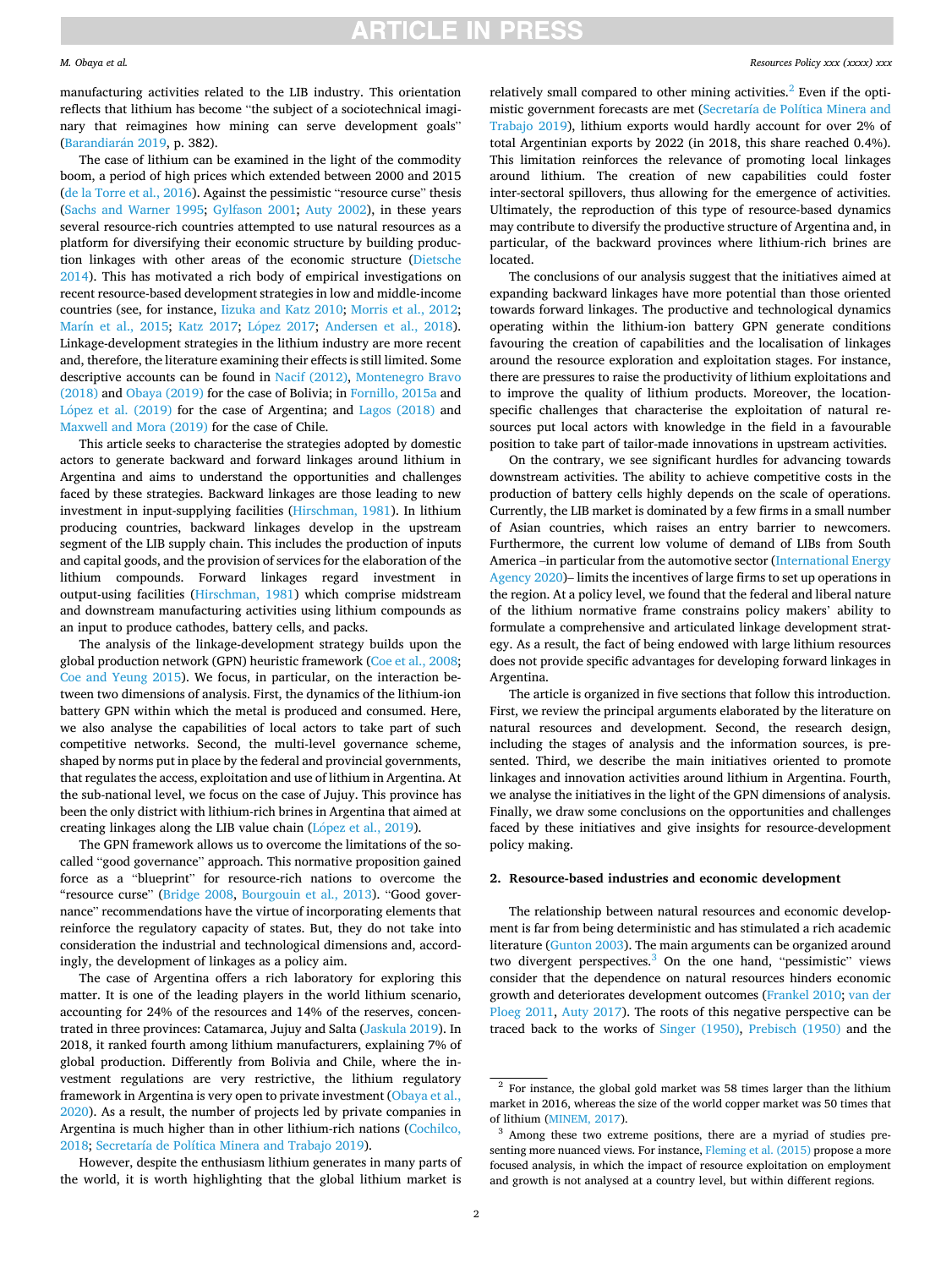### *M. Obaya et al.*

structuralist framework developed by the Economic Commission for Latin America and the Caribbean (ECLAC) -for a revision, see Sánchez [et al. \(2019\)](#page-13-0)– in the post-World War II years.

However, it was in the 1980s when the resource "curse" thesis took shape and gained force ([Corden and Neary 1982; Auty 1990](#page-12-0); [Sachs and](#page-13-0)  [Warner 1995;](#page-13-0) [Gylfason et al., 1999\)](#page-12-0). This strand of literature proposes a variety of institutional and macroeconomic mechanisms that link the relative abundance in natural resources to a poor economic performance. The identified mechanisms include the volatility of commodity prices, the mismanagement of the resource revenues, the emergence of rent-seeking behaviour in domestic elites, and the negative effects on institutional quality (a survey of the literature can be found in [Badeeb](#page-12-0)  [et al., 2017\)](#page-12-0).

On the other hand, the "optimistic" arguments seek to respond to resource curse arguments by focusing on institutional and technological factors. The institutionalist approach is epitomized in the concept of "good governance", advanced by Bretton Woods Institutions and NGOs like the Natural Resource Charter [\(Bourgouin et al., 2013;](#page-12-0) [Singh et al.,](#page-13-0)  [2013\)](#page-13-0). To avoid the negative consequences derived from resource mismanagement, corruption and rent-seeking behaviour, this approach proposes a set of relatively straightforward guidelines to escape the curse ([Bourgouin et al., 2013](#page-12-0)). The good governance approach is more concerned with the appropriation and use of resource rents, rather than with fostering economic diversification based on the exploitation of natural resources. Hence, the proposed initiatives focus on improving the efficiency in revenues management, transparency, and accountability –see, for instance, the Natural Resource Charter (Natural Resources Governance Institute, 2014).

The factors that promote value creation and technological learning in resource-based industries have been analysed by others streams of the economics literature. The roots of this view can be found in the staple theory of export-led development [\(Watkins 1963\)](#page-13-0). These studies shed light on how resource-intensive exports have created linkages, as put it by [Hirschman, 1981,](#page-12-0) with other industries thus promoting the diversification of many resource-rich economies. This approach finds strong empirical support in the experience of high-income economies, such as the United States, Australia, Canada and the Scandinavian countries ([Platt and di Tella 1985](#page-13-0); [David and Wright 1997;](#page-12-0) [Freudenburg and](#page-12-0)  [Gramling 1998;](#page-12-0) [Smith 2007](#page-13-0); [Ville and Wicken 2012; Nuur et al., 2018](#page-13-0)).

The key in successful experiences of resource-based development has been the ability to involve a large number of actors in creating, adopting and diffusing new knowledge across the economic structure, based on resource-related innovation activities ([Wright and Czelusta 2004;](#page-13-0) [Mor](#page-12-0)[ris et al., 2012; Halland et al., 2015](#page-12-0); [Venables 2016](#page-13-0); López 2017; Katz [and Pietrobelli 2018\)](#page-12-0). The literature also highlights the importance of institutions favouring the diffusion of such knowledge by promoting collaboration among firms, universities and research institutes around innovation and capacity-building activities [\(Ville and Wicken 2012](#page-13-0)). The policy toolbox included publicly funded R&D projects, training programs for domestic suppliers, local content provisions, and rules allowing local firms to compete on an equal footing in mining firms' tenders [\(Sasson and Blomgren, 2011](#page-13-0); [Urzúa 2012;](#page-13-0) [Ville and Wicken](#page-13-0)  [2012; Tordo and Anouti 2013](#page-13-0); [Hunter 2014; Halland et al., 2015; CEPAL](#page-12-0)  [2016\)](#page-12-0).

During the last commodity boom, developing countries rich in natural resources attached a great strategic importance to the promotion of linkages [\(Dietsche 2014](#page-12-0)). The recent expansion and consolidation of GPNs was conducive to this strategy as large firms exploiting the resources showed a growing preference for outsourcing a wide range of activities ([Katz and Pietrobelli 2018](#page-12-0)).

The linkage-development policy strategies have varied widely among countries. African nations, for instance, have shown a marked preference for the adoption of local content rules ([Adewuyi and Ade](#page-11-0)[mola Oyejide 2012;](#page-11-0) [Teka 2012;](#page-13-0) [Ovadia 2014;](#page-13-0) [Ablo 2015](#page-11-0); [Ayentimi](#page-12-0)  [Desmond 2016](#page-12-0)). Sometimes, these provisions were combined with other measures, like the establishment of technological development centres

for local suppliers (see the case of Ghana in [Ablo 2015\)](#page-11-0); government's production sharing agreements with international oil companies; and large capacity building initiatives like pipe mills, dockyards, or subsea equipment (see the cases of Angola and Nigeria in [Ovadia 2014](#page-13-0)). Another mechanism used to promote local linkages has been the creation of state-owned companies. This has been, for instance, the case of Brazil [\(Dantas and Bell 2009,](#page-12-0) [2011](#page-12-0)), or Algeria [\(Djeflat and Lundvall](#page-12-0)  [2016\)](#page-12-0). In Bolivia, a state-owned company was created to manage the development of the lithium value chain ([Montenegro Bravo 2018\)](#page-12-0).

Chile offers an interesting case, since it sought to promote backward linkages through a more market-friendly approach. Born in 2008 as a private initiative led by BHP Billiton, the so-called World Class Suppliers Programme was later adopted as a public policy and extended to other firms. The primary purpose of the programme was to foster technological collaboration between mining firms and their suppliers by reducing information asymmetries, and coordination and transaction costs. In a nutshell, the programme created a platform where mining firms announced some of the technological challenges they faced. Local suppliers were invited to submit innovative solutions to tackle those challenges, which should be applicable, scaled up and entail the creation of new local capabilities. Once the proposals were selected, the parties had to negotiate and sign bilateral contracts defining the timeline of the project, the committed investments, the hours of work, the goals, etc. ([Navarro 2018\)](#page-13-0).

In practice, the outcomes of these policy strategies felt short of expectations. The creation of linkages was limited and most domestic firms proved unable to get involved in technologically complex tasks, where they faced the competition of well-established international suppliers ([Teka 2012](#page-13-0); [Tordo and Anouti 2013;](#page-13-0) [Halland et al., 2015](#page-12-0); [Venables](#page-13-0)  [2016\)](#page-13-0). In the case of Chile, for instance, some selected projects were successful in addressing the technological challenges. But, they failed in scaling up the innovations, replicating them in other environments and fostering export diversification (Bravo-Ortega and Muñoz 2018; Navarro [2018\)](#page-13-0). Furthermore, the most knowledge-intensive activities remained located in large high-income urban centres. Linkages in remote mining areas chiefly limited to low tech goods and services, often encouraged by community development policies or corporate social responsibility programs [\(CEPAL 2016](#page-12-0); López 2017; [Atienza et al., 2018\)](#page-11-0).

It is therefore clear that, although GPN have created opportunities for developing countries, relevant obstacles remain [\(Bridge 2008\)](#page-12-0). The efficient operation of large-scale production sites involves large investments and the master of complex technologies, which generate high entry barriers. Furthermore, the extractive global value chains are dominated by large corporations that impose hierarchical modes of governance. Asymmetric relations within the chain limit the diffusion of knowledge thus hindering technological learning and upgrading opportunities for suppliers in most backward economies [\(Pietrobelli et al.,](#page-13-0)  [2018\)](#page-13-0). As a result, the opportunities to develop local linkages or to incorporate domestic innovations into production processes weaken as we get closer to the core business activities of the mining companies ([Morris et al., 2012](#page-12-0)).

### **3. Research design**

This study seeks to characterise the strategies to generate backward and forward linkages around lithium in Argentina, and to understand the opportunities and challenges faced by them. First, we conducted field research to identify projects aimed at developing lithium-based linkages in Argentina. We focused only on publicly funded initiatives, which account for the bulk of capability-creating initiatives, since the role of the private sector has been mainly focused on traditional exploring and manufacturing activities in the upstream segment of the value chain. Several projects involve the collaboration of federal and provincial organisations, which reflects the multi-level nature of resource-based development in a federal country like Argentina. Many of the initiatives are carried out in Jujuy which, as said above, has been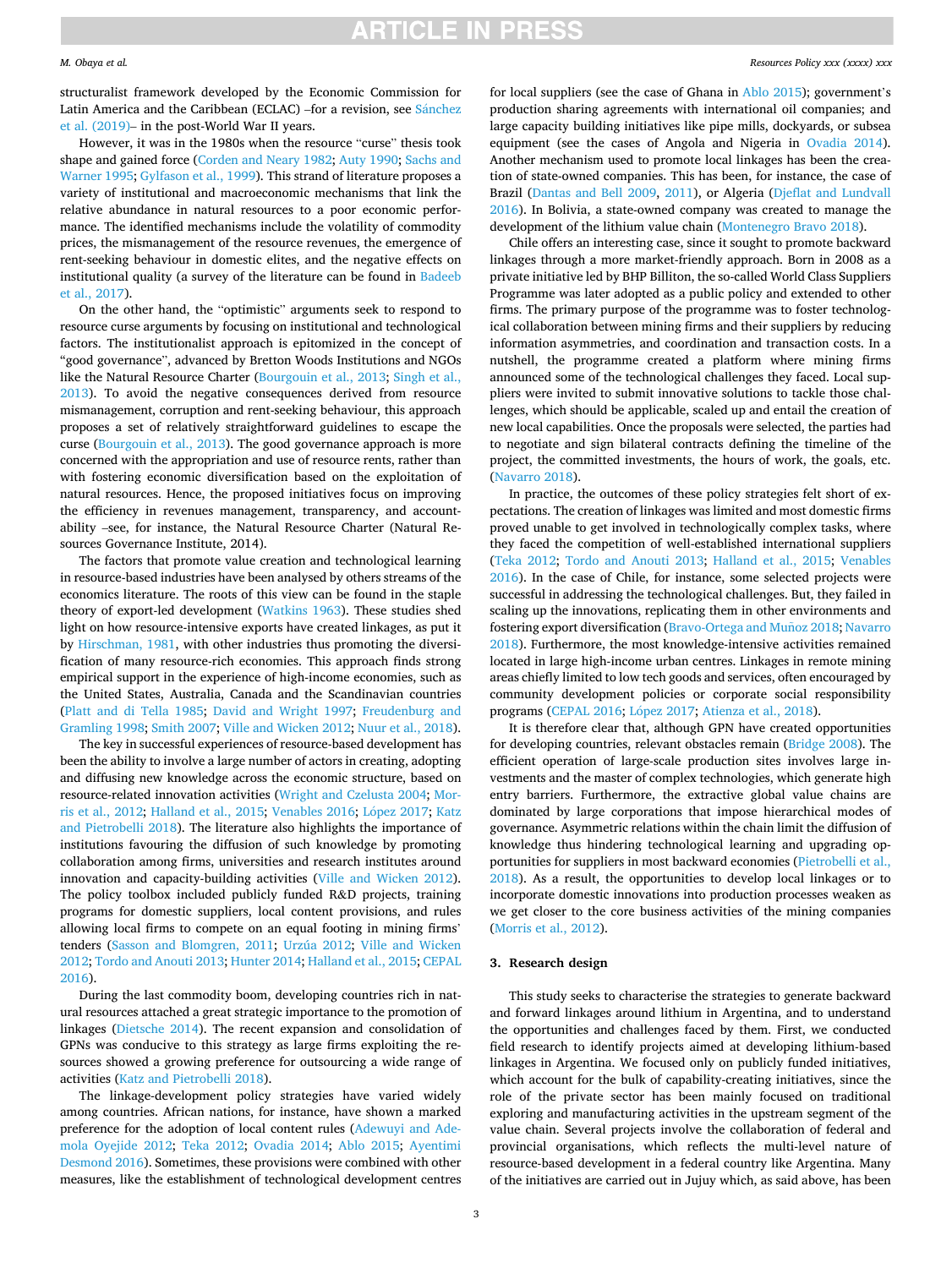# ICI E IN I

<span id="page-3-0"></span>

**Fig. 1.** Lithium-based linkages in the lithium-ion battery production process. Source: own elaboration.

the most active province in seeking to promote linkages. This province hosts the Centre for Research and Development in Advanced Materials and Energy Storage of Jujuy (CIDMEJU). This is a research institute with a tripartite management organisation composed of the National Scientific and Technical Research Council (CONICET), the National University of Jujuy (UNJU), and the Secretary of Science and Technology of the Ministry of Education of the province of Jujuy.

In a second stage, we classified the initiatives according to two different criteria. The first one regards the policy goals of the project: i) the creation of production capacity; or ii) the development of technological capabilities. The former refers to "resources used to produce goods at given levels of efficiency and given input combinations" (e.g. capital-embodied technology and operating know-how experience); whereas the latter refers to "additional and distinct resources needed to generate and manage technical change" (e.g. skills, knowledge and experience) ([Bell and Pavitt 1993](#page-12-0), p. 260–261). Although the outcomes of the capability-creation projects do not crystallise immediately in new linkages, they improve the ability of local actors to manage the generation of linkages.

The second classification criteria distinguishes between projects promoting backward and forward linkages ([Hirschman, 1981\)](#page-12-0). We focused on the LIB value chain (Fig. 1), which is expected to be the principal source of lithium demand in the next few years ([Bernhart](#page-12-0)  [2019\)](#page-12-0).

Backward linkages develop in "upstream" activities, i.e. those related to the production of inputs and capital goods and the provision of services for the elaboration of the lithium compounds used in the production of batteries. Differently from hard rock lithium mining, the boundaries between raw material production and intermediate processing are blurred in brine exploitations ([Weimer et al., 2019\)](#page-13-0). For this reason, the entire process is generally carried out by the same firms within a confined geographical area. In some cases, however, the upgrading of industrial grade lithium carbonate to a battery grade level<sup>4</sup> is carried out in other locations, closer to the production of cathode active material.

The traditional production process to get lithium carbonate from brines is commonly known as "evaporitic technology". The brine is pumped into large ponds and lithium is concentrated by solar

evaporation and wind. $5$  The complete cycle takes between 12 and 24 months, depending on climatic conditions. The obtained solution, with a concentration level of lithium of around 6000 parts per million, is then processed in a recovery plant. The remaining chemical species are removed by chemical treatment to obtain lithium carbonate or lithium hydroxide ([Flexer et al., 2018\)](#page-12-0).

Forward linkages develop in "downstream" sectors, i.e. manufacturing activities that use lithium compounds as an input for the production of cathodes, battery cells and packs [\(Weimer et al., 2019](#page-13-0)). The share of lithium in the battery varies in accordance to the cathode technology [\(Eftekhari 2019\)](#page-12-0). For instance, in a battery using a lithium nickel manganese cobalt oxide cathode (NMC), the cost of lithium only represents around 5% of the cost of the battery ([Puchta 2019](#page-13-0)).

Finally, we examined the opportunities and obstacles faced by the linkage-development initiatives through the lenses of the GPN literature ([Coe et al., 2008\)](#page-12-0) –and, in particular, its application to the study of natural resource-based networks ([Bridge 2008](#page-12-0)). We analysed the interaction between the dynamics of the LIB production network and the capabilities of local actors to take part of such networks; and the multi-level normative system regulating the access and exploitation of lithium in Argentina.

We used a combination of methods to collect information, including interviews $<sup>6</sup>$  and companies and public organisation reports. Among the</sup> latter, the Ministry of Energy and Mining of the Argentine Republic ([MINEM 2017; MINEM 2018,](#page-12-0) [Secretaría de Política Minera and Trabajo](#page-13-0)  [2019\)](#page-13-0), the Chilean Copper Commission [\(Cochilco, 2018](#page-12-0)) and the [Jaskula](#page-12-0)  [\(2019\).](#page-12-0)

## **4. Linkage-development projects around lithium in Argentina**

#### *4.1. Backward linkage-development initiatives*

The selected initiatives deal with four issues: geological studies; extraction and processing technologies; lithium products; and local suppliers (see [Table 1](#page-4-0)). Most of them correspond to R&D projects carried out in federal and provincial public research centres, the only exception

<sup>4</sup> To be considered as "battery-grade", the purity of lithium carbonate must be at least of 99.5%.

 $^5$  For a more detailed description of the process, see [Tran et al. \(2015\)](#page-13-0).  $^6$  Between February and August 2018, we conducted 28 interviews to officials, researchers, and managers who carry out activities related to the lithium industry (Annex I).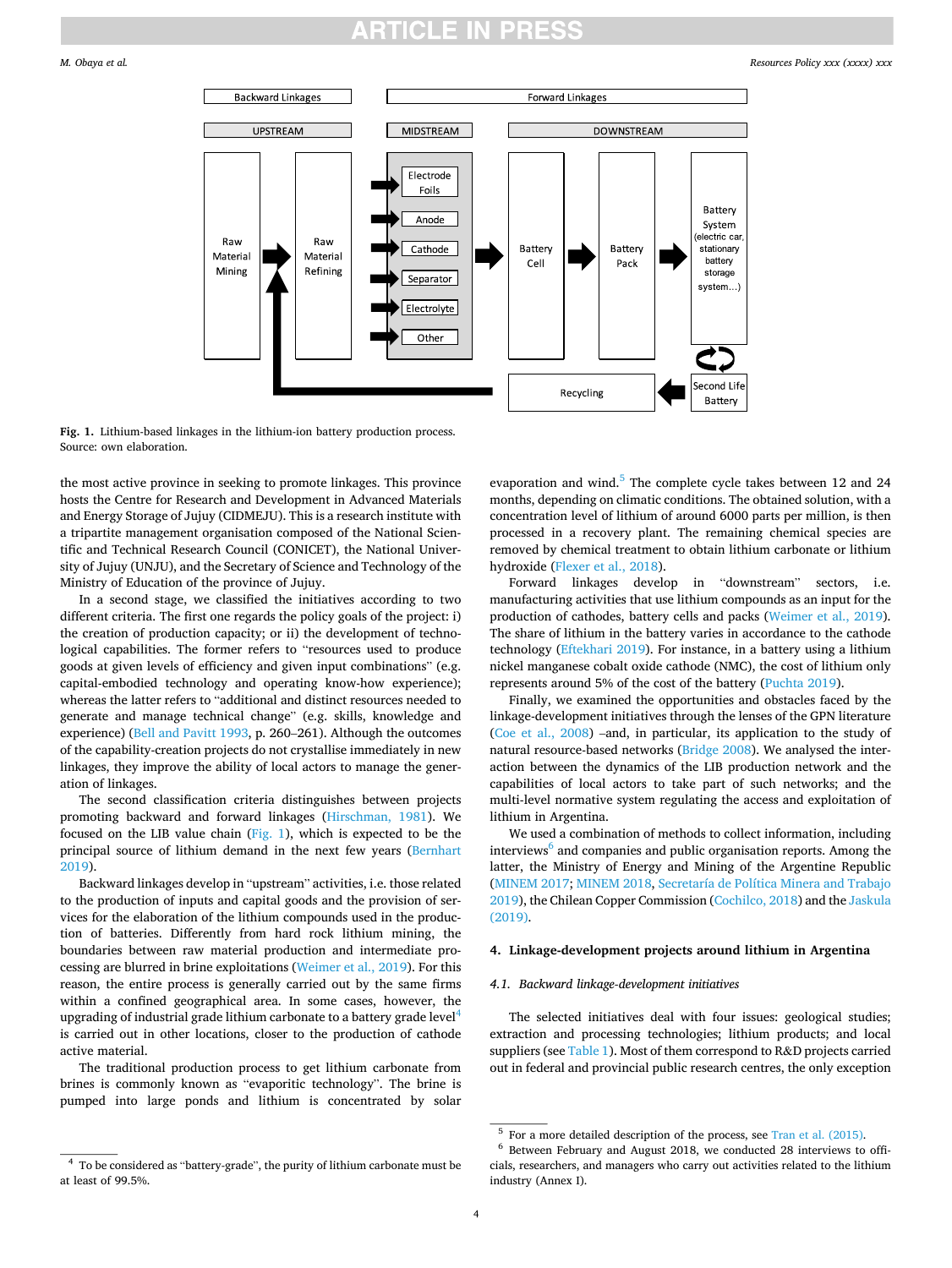## <span id="page-4-0"></span>*M. Obaya et al.*

#### **Table 1**

Main backward linkage-development initiatives in the LIB production network (2018).

| Theme                                               | Type                                     |                | Code Name of the initiative                                                    | Stage                           | Type of<br>deposit | Objectives                                                                                                                                                                                                                                                                                                                                                                                                                                                                                                      | Key actors                                                                                                                                                                          |
|-----------------------------------------------------|------------------------------------------|----------------|--------------------------------------------------------------------------------|---------------------------------|--------------------|-----------------------------------------------------------------------------------------------------------------------------------------------------------------------------------------------------------------------------------------------------------------------------------------------------------------------------------------------------------------------------------------------------------------------------------------------------------------------------------------------------------------|-------------------------------------------------------------------------------------------------------------------------------------------------------------------------------------|
| Geological<br>studies                               | Technological<br>capability-<br>building | B1             | Resources and<br>hydrogeology of salt flats                                    | Extraction                      | <b>Brines</b>      | To improve the quantification of resources.<br>To improve the knowledge on: i) the composition<br>of the salt flats; ii) the hydrogeology of the salt<br>flats; iii) the modes and times of recharge of the<br>brine; iv) the origin of the salt flats.                                                                                                                                                                                                                                                         | Federal level:<br>COFEMIN, SEGEMAR,<br><b>UNJU</b><br>Sub-national level:<br>provincial mining<br>authorities<br>International: Chinese<br>and United States<br>geological services |
| <b>Extraction</b> and<br>processing<br>technologies | Technological<br>capability-<br>building | B <sub>2</sub> | Development of processes<br>to improve the efficiency<br>of evaporitic methods | Extraction<br>and refining      | <b>Brines</b>      | To recover water for irrigation activities.<br>To reduce the dependence on climatic conditions.<br>To produce biogas from sewage generated in<br>mining camps, thus improving the environmental<br>management of camps, and replacing inputs<br>acquired from external providers in distant<br>locations.<br>To develop production processes allowing for a<br>profitable exploitation of other resources<br>contained in the salt flat (e.g. magnesium<br>hydroxide, magnesium sulphate, calcium<br>sulphate). | Federal level: UNSa/<br>INTI (Palpalá)/<br>SEGEMAR/UNJU<br>Federal and sub-<br>national levels:<br><b>CIDMEJU</b><br>Private sector: Sales de<br>Jujuy                              |
|                                                     | Technological<br>capability-<br>building | B <sub>3</sub> | Development of non-<br>evaporitic methods                                      | Extraction<br>and<br>processing | <b>Brines</b>      | To shorten the time to recover lithium chloride.<br>To reduce water consumption during the lithium<br>recovery process.                                                                                                                                                                                                                                                                                                                                                                                         | Federal level:<br><b>INQUIMAE</b><br>Federal and sub-<br>national levels:<br><b>CIDMEJU</b>                                                                                         |
|                                                     | Technological<br>capability-<br>building | <b>B4</b>      | Development processes<br>for the exploitation of<br>pegmatite deposits         | Refining                        | Pegmatite          | To develop an environmentally friendly (i.e.<br>energy consumption and use of inputs) process to<br>recover lithium and other elements from<br>pegmatites.                                                                                                                                                                                                                                                                                                                                                      | Federal level:<br>UNCUYO/CONICET<br>Private sector: Latin<br>Resources                                                                                                              |
| Lithium products                                    | Technological<br>capability-<br>building | B <sub>5</sub> | Development of processes<br>to produce lithium<br>hydroxide                    | Extraction<br>and refining      | <b>Brines</b>      | To develop a process to produce lithium hydroxide<br>from lithium chloride.                                                                                                                                                                                                                                                                                                                                                                                                                                     | Federal level:<br>CIDMEJU/INTI<br>(Palpalá)/INQUIMAE                                                                                                                                |
|                                                     | Technological<br>capability-<br>building | <b>B6</b>      | Development of processes<br>for the production of<br>metallic lithium          | Extraction<br>and refining      | <b>Brines</b>      | To develop a process to produce metallic lithium.                                                                                                                                                                                                                                                                                                                                                                                                                                                               | Federal and sub-<br>national levels:<br><b>CIDMEJU</b><br>Private sector: Clorar<br>Ingeniería                                                                                      |
| Local suppliers                                     | Production<br>capacity building          | B7             | Training programmes for<br>the provision of services to<br>lithium firms       | Extraction<br>and refining      | <b>Brines</b>      | To improve the capabilities of local firms to offer<br>services to companies operating in salt flats (e.g.<br>transportation and logistics, plant and<br>infrastructure maintenance, catering, laundry and<br>cleaning, etc.).                                                                                                                                                                                                                                                                                  | Federal level: INTI<br>(Palpalá)<br>Federal and sub-<br>national levels:<br><b>CIDMEJU</b><br>Private sector: Sales de<br>Jujuy/Minera Exar                                         |

Note (acronyms and abbreviations).

CIDMEJU: Centre for Research and Development in Advanced Materials and Energy Storage of Jujuy.

COFEMIN: Federal Mining Council.

CONICET: National Scientific and Technical Research Council.

INQUIMAE: Institute of Physical Chemistry of Materials, Environment and Energy.

INTI: National Institute of Industrial Technology.

SEGEMAR: Argentine Mining Geological Service.

UBA: University of Buenos Aires.

UNCUYO: National University of Cuyo.

UNJU: National University of Jujuy.

UNSa: National University of Salta. Source: own elaboration based on our fieldwork.

being the training programmes organized by the INTI and lithium firms in Jujuy. The main purpose of these initiatives is to develop new capabilities in local actors and institutions, not only as an outcome of the research process but also by involving doctoral students in the projects.

One matter addressed by these initiatives is the geological study of the salt flats in the Puna region (north-western area of Argentina) (project code B1 in Table 1). These projects seek to improve the assessment of lithium resources and to provide new knowledge allowing for a more efficient and sustainable exploitation of the salt flats. The SEGEMAR and geologists from the UNJU have independently conducted studies on the origin, hydrogeology, and recharge sources of lithiumrich salt flats. Besides, the SEGEMAR elaborated a lithium map of the region in collaboration with the geological services of China, and conducted a hydrogeological study of the Puna basins jointly with the United States Geological Survey.

A second group of initiatives deals with extraction and processing technologies for both brines and pegmatite deposits.<sup>7</sup> In the case of brines, the R&D projects (B2) seek to tackle some of the fundamental challenges faced by the prevailing evaporitic technology, such as extended harvesting times, and difficulties for separating lithium from

<sup>7</sup> Currently, lithium-rich pegmatite resources are not exploited in Argentina, since the activity is not authorized by the provincial governments.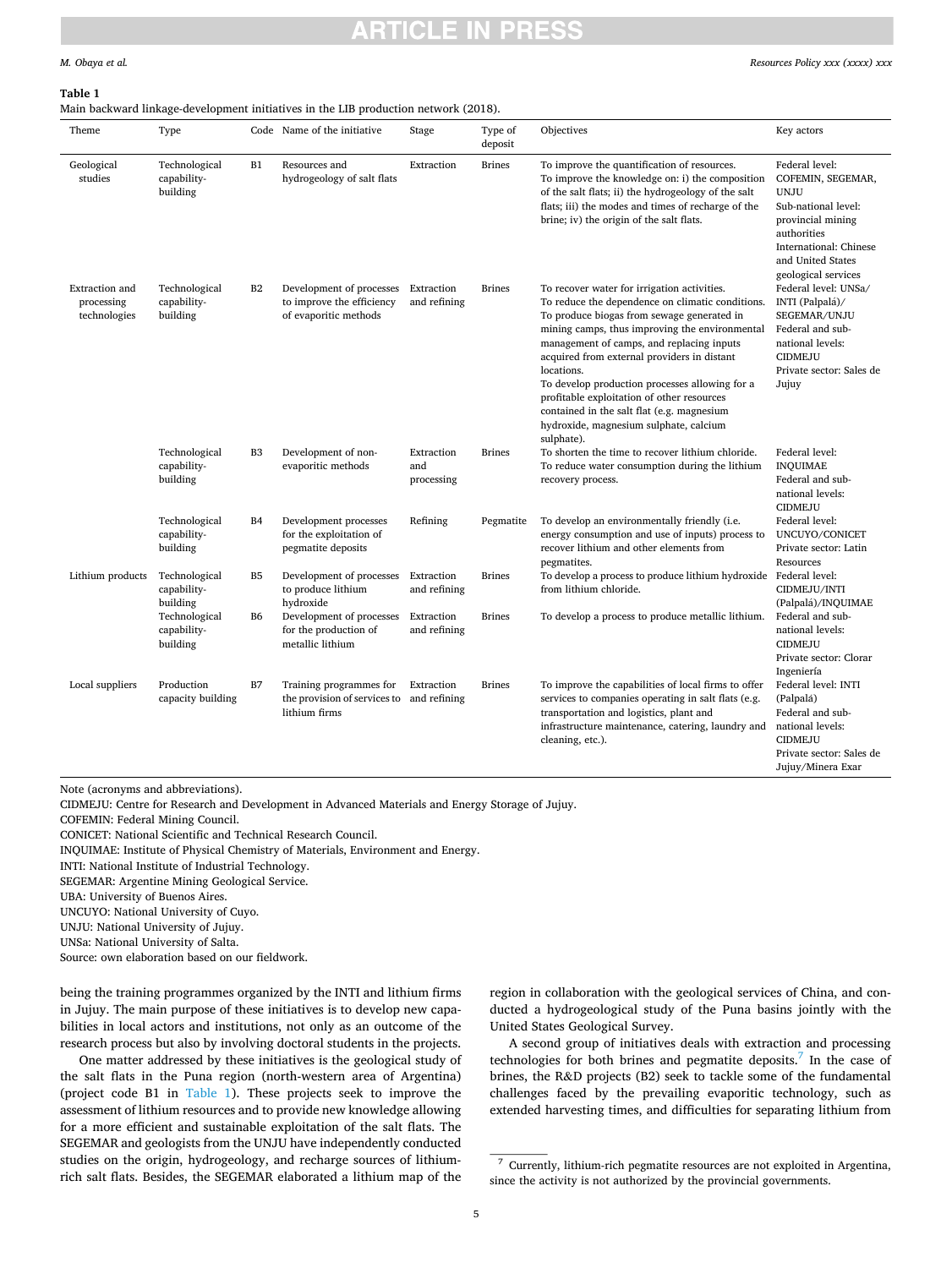#### *M. Obaya et al.*

other elements (in particular, magnesium) and for exploiting other resources contained in the brine profitably (e.g. magnesium hydroxide) ([Flexer et al., 2018\)](#page-12-0).

There is also an initiative to develop a non-evaporitic method (B3). In a nutshell, this consists of an electrochemical technique that uses battery type electrodes to extract selectively lithium from brines. The most significant advantages of this technology are the time reduction for obtaining lithium (from months to hours), the low consumption of energy because of the use of solar panels, and the high selectivity of lithium over impurities in the brine. This latter issue is one of the main challenges faced by the current evaporitic technology, as battery manufacturers are adopting increasingly strict standards regarding the purity of lithium carbonate [\(Weimer et al., 2019\)](#page-13-0). Although a few non-evaporitic technologies have already been developed at the global level –e.g. absorption, solvent extraction, or ion exchange–, all of them are at pre-commercial stages. The big hurdle of this electrochemical method –which is at the laboratory level stage– is technology scaling ([Calvo](#page-12-0)  [2019\)](#page-12-0).

Within this group of initiatives, there is a project conducted by the UNCUYO to develop a new environmentally friendly hydrometallurgical process to refine lithium recovered from pegmatite deposits [\(Rosales](#page-13-0)  [et al. 2016](#page-13-0), [2019\)](#page-13-0) (B4). The new technology was patented and licensed to the Australian firm Latin Resources, which partially funded the pilot plan. This company has exploration permits in the province of San Luis, in Argentina, and in its home country.<sup>8</sup>

A third group of initiatives corresponds to the development of new processes to manufacture lithium hydroxide and metallic lithium. The motivation behind these projects is based on the growing importance of these two inputs in the fabrication of LIB. In the case of lithium hydroxide, its demand has increased for two reasons: it decomposes at lower temperatures –which leads to improved material use–; and it is obligatory in the nickel-rich cathode technology that is replacing high cobalt content materials ([Weimer et al., 2019](#page-13-0)). In brine operations, lithium hydroxide can only be obtained from lithium carbonate. This is a handicap in relation to hard rock exploitations where it is recovered directly from spodumene concentrate. One of the research projects seeks to produce lithium hydroxide from brines through electrodialysis technologies. In the case of metallic lithium, the interest stems from its potential use in the anodes of some battery technologies currently under development –e.g. lithium-sulphur batteries– ([Bernhart 2019\)](#page-12-0).

Finally, there is an initiative oriented to offer training to members of local indigenous communities living close to the brines in the province of Jujuy. The objective is to make those communities able to provide low-tech services to mining firms, including, for instance, equipment maintenance, catering, transport, etc. The actions developed within this project are co-developed by the INTI and lithium operators, within the frame of their corporate social responsibility programs.

### *4.2. Forward linkage-development initiatives*

Forward linkage-development initiatives, especially those related to the production of batteries, have been of great interest to the government of Jujuy ([Table 2\)](#page-6-0). The principal argument behind this position is that "processing" the lithium carbonate within the province would bring more benefits than exporting it as a commodity. With this purpose, the government actively searched for potential partners who could provide the technology to manufacture LIB in Jujuy. This strategy has received significant support from the scientific community and has involved research groups from CONICET and the CIDMEJU.

The main project is led by the state-owned company JEMSE (Project Code F1). The company has a shareholding of 8.5% in Sales de Jujuy (the only lithium firm that operates in the province). This partnership gives

 $^8\,$  Australia is the largest world producer of lithium. According to estimates by [Jaskula \(2020\)](#page-12-0), in 2019 it accounted for over 54% of word production.

JEMSE the right to select the buyer of a 5% quota of total lithium production in the venture and sell it at a market price. In December 2017, JEMSE used this right to negotiate the creation of the joint-venture Jujuy Litio with the Italian business group SERI, a newcomer in the fabrication of LIB. In exchange for securing long-term access to the lithium quota owned by JEMSE, the group SERI would collaborate in the establishment and operation of LIB manufacturing facilities in Jujuy.

The ultimate goal of Jujuy Litio, where JEMSE has a shareholding of 60%, is to set up a modular industrial complex in Jujuy that covers all the stages of the LIB value chain: the production of cathode active material, battery cells and packs. The launch of the initiative, however, has been postponed several times and dramatically downsized. Although the original plan was to set a plant with a production capacity of 200 MWh, the operation would be initially constrained to a very low capacity of 5 MWh to assemble imported battery cells. The investment would amount to EUR 750,000 and the firm would have a staff of 15/20 people –only 5/6 would take part of assembly operations ([Oehler 2019\)](#page-13-0).

In parallel to this project, there are capability-building initiatives related to LIB technologies. One project is co-developed by Lithops –an Italian technological company that makes part of the SERI group– and the Argentine company Y-TEC (a joint venture between CONICET and the Argentine oil company YPF). The two firms are working on a process –currently at a pilot stage– for the production of lithium iron phosphate cathode active material, in collaboration with the *Politecnico di Milano*  (F2). Eventually, the product would an input by Jujuy Litio.

Additionally, there is a wide variety of research and development projects –including the training of doctoral students– related to battery production and recycling activities (F3). The issues addressed by these projects include, for instance, the optimization of LIB technologies; the computer design of cell assembly in batteries and cooling systems; and the study of post-lithium-ion battery technologies. These activities are mainly carried out by CONICET research institutes –notably, the INIFTA and the LAES–, often in collaboration with research organisations overseas. Regarding LIB recycling, a research group from CONICET and UNCUYO developed and patented an environmentally-friendly technology for this purpose. A pilot plan was set up in collaboration with the local government of Godoy Cruz (province of Mendoza), with a capacity of recycle 600 batteries per month.

### **5. Mind the gap: from capability-building to linkage-creation**

The progressive transition towards electro mobility and renewable energies has led the expansion of the LIB industry. This has created opportunities in a great variety of fields, ranging from the production of raw materials to that of battery components. Also, the intensification of this trend poses significant challenges that demand new capabilities for developing more environmentally-friendly and efficient resource exploitation processes; producing cheaper and more efficient batteries; and improving battery recycling technologies, among other things.

The projects adopted in Argentina aim to develop capabilities to tackle many of these challenges. However, the possibility of creating production linkages based on the acquired capabilities depends on factors that go beyond the outcomes of the projects. In the following sections we analyse the capability-building potential of the projects presented in Section [4](#page-3-0) by examining the GPN structure and the competition dynamics in LIB midstream and downstream segments, and also the capacity of local actors to take part of such networks (Section 5.1). Then, in Section [5.2](#page-8-0), we analyse the limited ability of the government to build a comprehensive strategic vision and to adopt policies to facilitate the interaction and cooperation between relevant stakeholders.

### *5.1. Opportunities and obstacles arising from the LIB production network*

In this section we examine dynamics in the battery GPN that open opportunities but, at the same time, raise significant challenges for the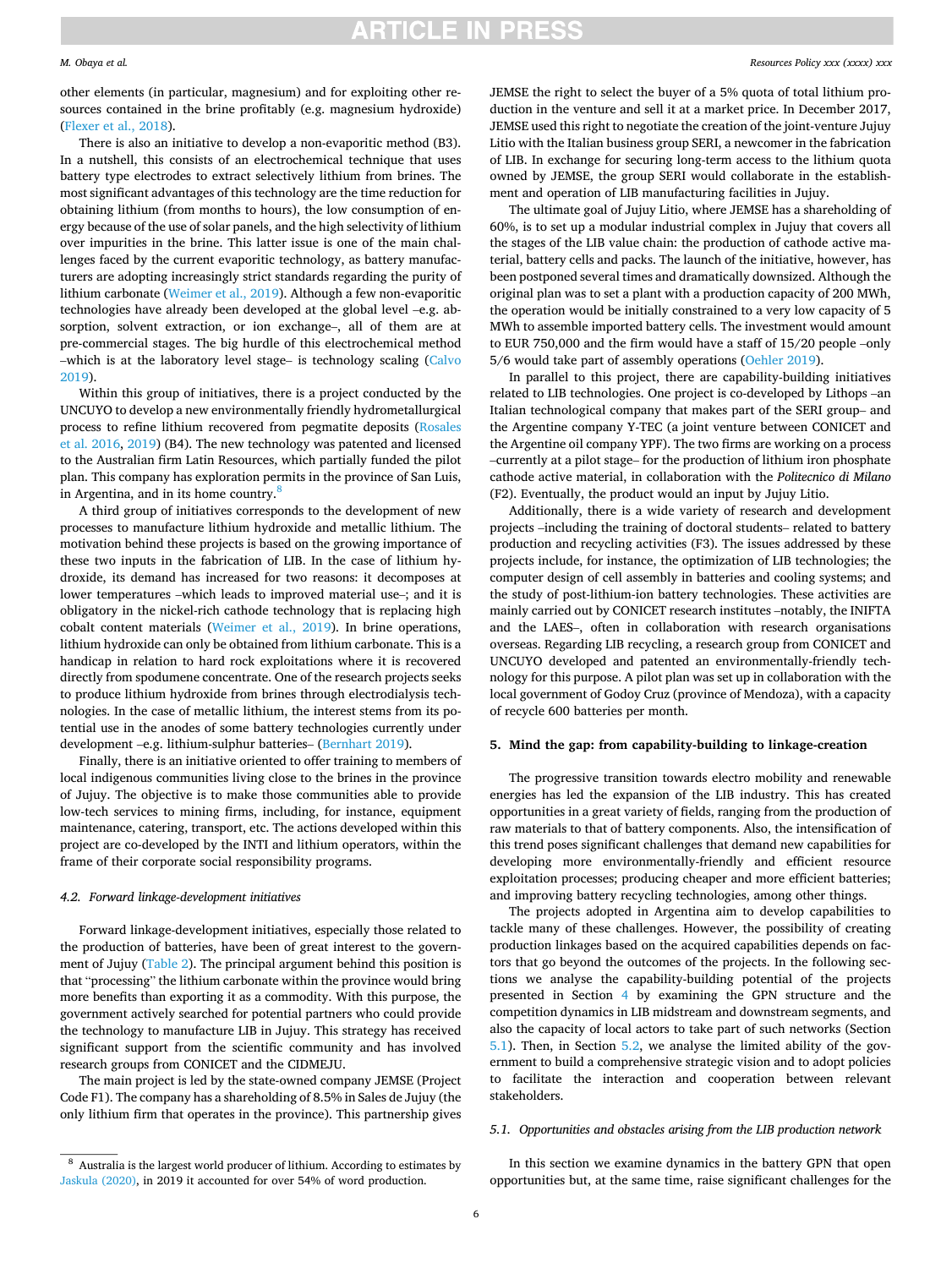### <span id="page-6-0"></span>*M. Obaya et al.*

#### **Table 2**

Main forward linkage-development initiatives in the LIB production network (2018).

| Type                                 | Code           | Name of the initiative                                        | Stage                           | Objectives                                                                                                                                                                     | Key actors                                                                                                                       |
|--------------------------------------|----------------|---------------------------------------------------------------|---------------------------------|--------------------------------------------------------------------------------------------------------------------------------------------------------------------------------|----------------------------------------------------------------------------------------------------------------------------------|
| Production capacity<br>building      | F1             | Assembly and manufacture of<br>battery cells and packs        | Battery cells and<br>packs      | To produce batteries, cells and active material in<br>Jujuy.                                                                                                                   | Sub-national levels: JEMSE/Jujuy<br>Litio<br>Private sector: SERI Group (FIB-<br>FAAM, Lithops)                                  |
| Technological<br>capability-building | F <sub>2</sub> | Research and development on<br>LIB and their components       | Electrodes and<br>battery cells | To develop capabilities that provide support to<br>the local production of LIB and their<br>components.<br>To develop innovations in the LIB industry (e.g.<br>new materials). | Federal level: LAES (UNC)/INIFTA/<br>UNCA/INQUIMAE<br>Federal and sub-national levels:<br><b>CIDMEJU</b><br>Firms: Lithops/Y-TEC |
| Technological<br>capability-building | F <sub>3</sub> | Development of processes for<br>lithium-ion battery recycling | Recycling                       | To develop environmentally friendly processes<br>to recycle LIB.                                                                                                               | Federal level: UNCUYO<br>Sub-national level: government of the<br>department of Godoy Cruz<br>(Mendoza)                          |

Note (acronyms and abbreviations).

INIFTA: Institute of Theoretical and Applied Physical-Chemical Research (National University of La Plata).

JEMSE: Jujuy Energy and Mining State Society.

LAES: Laboratory of Sustainable Energies (National University of Córdoba).

UNCA: National University of Catamarca.

Source: own elaboration based on our fieldwork.

development of linkages in Argentina. We explore, in particular, the pressures on lithium resources created by the race of electric vehicles producing countries for securing access to the resources. Then, we analyse the significant obstacles for Argentina to advance into the creation of forward linkages in LIB downstream activities.

# *5.1.1. The race for securing access to a critical resource: backward linkages opportunities*

Electric vehicle manufacturing countries have given increasing importance to securing the provision of critical raw materials for the production of LIBs. The United States and the European Union, for instance, have included lithium among a list of critical resources considered vital for security or economic reasons ([Federal Register](#page-12-0)  [2018;](#page-12-0) [European Commission 2020](#page-12-0)). The primary concern is not about the availability of the resource but about the risks that a high geographical concentration of the reserves generates on its uninterrupted provision ([Kalantzakos 2020](#page-12-0)).

China, the largest lithium consumer, has taken the lead by pursuing an aggressive dual strategy combining the exploitation of lithium deposits overseas (mainly in Australia) with that of local brines [\(Hao et al.,](#page-12-0)  [2017\)](#page-12-0). In parallel, the country adopted a R&D agenda focused on the development of more efficient processes for the exploitation of its low-quality lithium deposits. Also, it invested much effort in improving battery recycling technologies ([Hao et al., 2017\)](#page-12-0), and it is the global leader in patent applications in this field [\(Moreno-Brieva and Marín](#page-12-0)  [2019\)](#page-12-0).

Europe and the United States took longer to recognise the critical role of raw materials for the future of their electro mobility industry ([Cal](#page-12-0)[abrese 2016](#page-12-0)) and to take actions to secure its provision. In 2017, the European Union launched the European Battery Alliance, which seeks to "develop an innovative, sustainable and competitive battery 'ecosystem' in Europe" [\(European Commission 2019\)](#page-12-0). The strategy involves securing access to raw material for primary and secondary (i.e. recycling) battery applications. Recently, it has been claimed that 10 mining locations had been identified for the potential exploitation of lithium in the continent ([Hall and Milne 2019\)](#page-12-0). The European Commission has designed actions to advance the development of capabilities to exploit them [\(European](#page-12-0)  [Commission 2020\)](#page-12-0).

In the United States, the Department of Energy created the Critical Materials Institute that conducts research and promotes industrial collaboration aiming at eliminating and reducing reliance of critical material such as lithium. In particular, efforts are focused on source diversification, materials substitution, and improved stewardship of existing resources ([Ames Laboratory, 2020\)](#page-13-0). There are states in the

United States aspiring to concentrate lithium from different type of deposits [\(Grant, 2020\)](#page-12-0).

The position of Argentina will be challenged by the growing competition from newcomers. However, it is unlikely that nonproducing regions will develop efficient methods of production for deposits with lower concentrations of lithium in the short term [\(European](#page-12-0)  [Commission 2020](#page-12-0)). Accordingly, the availability of high-quality brines Argentina will continue attracting mining operators as they allow for lower production costs. The liberal mining regulations of Argentina in comparison with its neighbours in the lithium triangle reinforces its attractiveness [\(Obaya et al., 2020\)](#page-13-0).

Against this backdrop, it is expected an increasing competition and a growing pressure on local lithium resources that raise significant sustainability challenges. This situation highlights the importance of the capability-development initiatives in upstream segments described in Section [4.1.](#page-3-0) Lithium-processing technologies have several shortcomings related, for instance, to waste management, low rates of recovery of the lithium contained in brines, and water demanding industrial processes ([Flexer et al., 2018\)](#page-12-0).

Moreover, there is a need for developing more efficient processing technologies that allow for a reduction of production and (mainly) capital costs, as well as exploration and lead times of lithium brines. These factors are among the major disadvantages of brines exploitation compared to pegmatite deposits. As seen before, there are initiatives in this field (involving both improved evaporitic processes and nonevaporitic processes) in Argentina (Projects B2 and B3).

The fact that resources are embedded in unique geological and ecological environments requires creating location-specific knowledge –what [Andersen et al. \(2018\)](#page-11-0) refer to as "natural resource knowledge idiosyncrasy". Hence, the development of these technologies depends on a sound understanding of local conditions, including the hydrogeological characteristics and composition of the brines, the local environment and climate, and the communities who live in the area. This strengthens the position of local actors with capabilities to take advantage of upstream linkage development opportunities ([Andersen](#page-11-0)  [2012;](#page-11-0) [Morris et al. 2012;](#page-12-0) [Marín et al. 2015](#page-12-0); Stubrin 2017; [Katz and](#page-12-0)  [Pietrobelli 2018\)](#page-12-0).

The expansion of the lithium industry at a global level could also generate opportunities for exporting locally developed innovations. For instance, non-evaporitic technologies (Project B3) could be adapted for the exploitation of geothermal and oilfield brines overseas ([Flexer et al.,](#page-12-0)  [2018\)](#page-12-0). Also, the improvements of the evaporitic method could be used within the lithium triangle region.

As stressed by interviewees, one significant obstacle that hinders the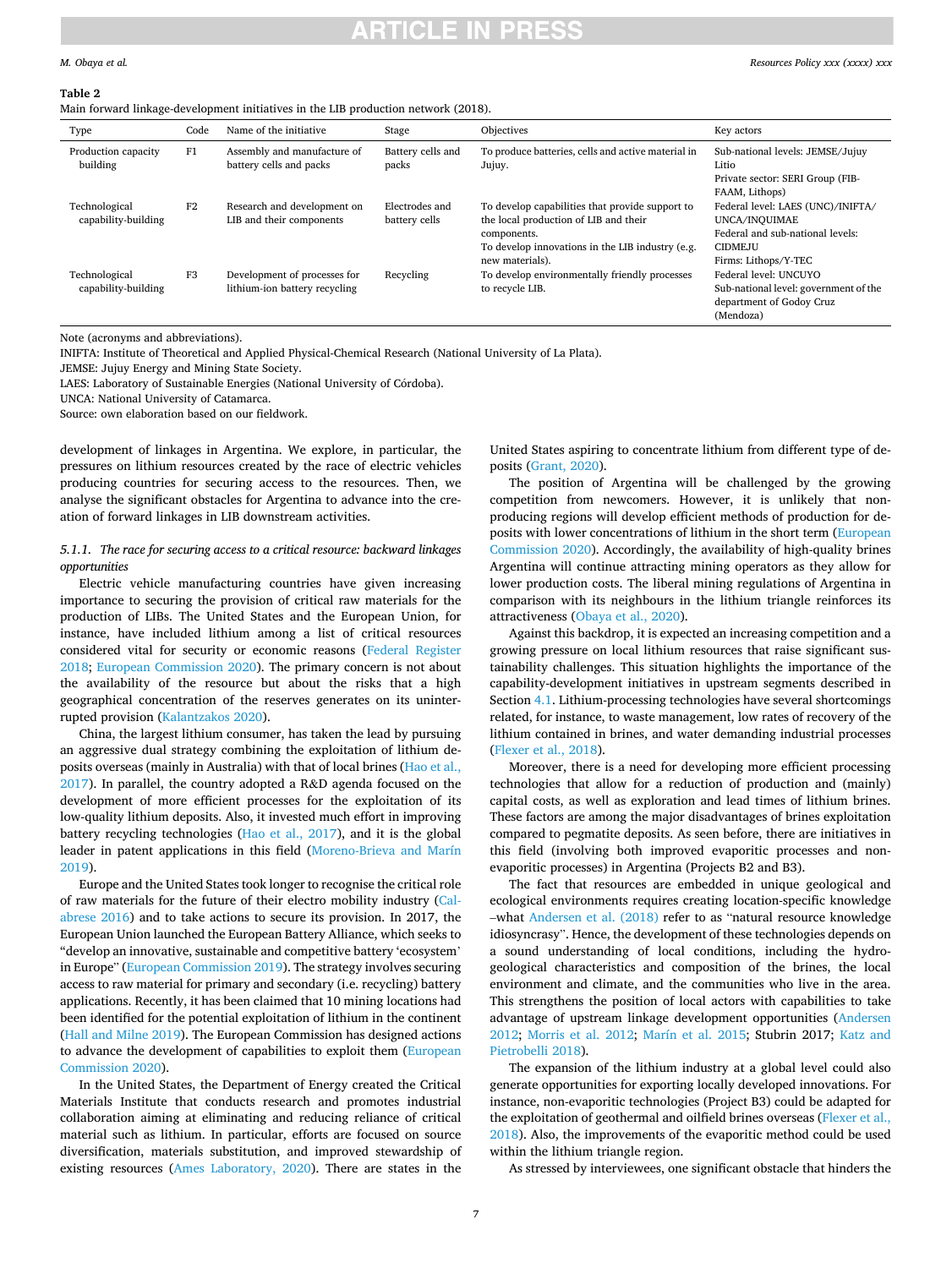

**Fig. 2.** Production capacity of main LIB companies (2017). Source: Fact.MR.

development of backward-linkage development initiatives is the reluctance of the transnational mining firms operating in lithium-rich brines in Argentina to cooperate with local researchers –especially, in strategic knowledge-intensive areas. This obstacle is not exclusive to Argentina but common in developing countries. As shown by the international business literature, multinational companies have a marked preference to develop this type of innovations in-house or in collaboration with their global strategic partners [\(Pietrobelli et al., 2018](#page-13-0)). A high level of collaboration between these two actors is crucial for the transition from the experimental to the production stage, i.e. from capability-building to linkage development.

Notably, the position of private companies contrasts with that of foreign governments. Both the United States and the Chinese geological surveys collaborated with the Argentinian government in improving the knowledge of local salt flats (Project B1). As discussed above, this can be explained by the growing concern of these countries for securing access to critical raw materials ([Kalantzakos 2020](#page-12-0)).

# *5.1.2. Market concentration and technological race in LIB midstream and downstream segments*

The expansion of the electro mobility industry is leading to a rapid increase in the demand of LIB cells. While in 2018 the market reached a level of 160 GWh, some forecasts suggest that it will rise to around 1200 GWh in 2030 [\(Pillot 2019](#page-13-0)). Although this expansion opens new business opportunities, the structure and dynamics of the lithium-ion battery GPN pose significant entry barriers for newcomers. This is bad news for resource-rich countries aiming to embark in a forward linkage-development strategy.

One of the chief obstacles lies in the centrality of the scale of production to achieve competitive costs in the production of cell batteries. According to [Bernhart \(2019\),](#page-12-0) companies with a market share below 8–10% of the global market will face cost disadvantages compared to larger producers. As seen in Fig. 2, the battery cell market is very concentrated: the seven largest players accounted for 81% of the production capacity in 2017 (the remaining production is nearly exclusively in the hands of Chinese companies). The market for cathodes –the component of the battery containing lithium– is less concentrated at the level of players. The top-five market leaders account for nearly 55% of the global market.<sup>9</sup> Still, the concentration in terms of the geographical concentration of manufacturing activities in Asian countries is very high ([Bernhart 2019\)](#page-12-0).

It is worth stressing that a high-income region like Europe, with a large and well-established automotive industry, does not host major

lithium-ion battery manufacturing facilities. To overcome what policymakers and companies considered as a risk for European carmakers, the European Battery Alliance has included among its action plan the provision of financial support to large European cell manufacturers $10$ .

The intensity of the technological race within the lithium-ion battery GPN poses another challenge to newcomers. Compared to upstream activities, price competition in midstream and downstream sectors is more intense, which puts great pressure to lower production costs. One of the primary goals pursued by incumbent companies and researchers is the reduction of battery costs. Innovation efforts are mainly concentrated on the development of cathodes with higher volumetric energy density and a change in the composition of materials. Companies also point to lowering manufacturing costs by improving, for instance, the coating and the assembly process ([Bernhart 2019\)](#page-12-0). As a result, profit margins in the segment of cell manufacturing are, in average, lower than in the production of raw materials.

It is forecast that battery pack prices will decrease from a current average of USD 176/kWh to around USD 94/kWh in  $2025^{11}$  (Goldie-Scot [2019\)](#page-12-0). Hence, to keep market competitiveness, it will be necessary to engage in an intense technology race demanding a high volume of resources for R&D activities. Currently, these efforts are concentrated in a few countries. [Moreno-Brieva and Marín \(2019\)](#page-12-0) show that, between 1900 and 2014, 90.5% of patent applications related to lithium are accounted by South Korea, Japan, the United States, China, and Germany. In what specifically regards lithium-ion secondary batteries, the participation of these countries raises to 95.7%.

In this context, the development of forward linkages faces significant challenges for small newcomers like Argentina. The demand for LIB in the country –and even within the South America region– is negligible, which prevents the possibility that the regional market can be a driver for the potential establishment of a local battery industry. This is particularly the case of vehicle batteries, as carmakers located in the region have not started the transition towards electric mobility [\(Inter](#page-12-0)[national Energy Agency 2020\)](#page-12-0).<sup>12</sup> From a supply chain perspective, the assembly of battery packs commonly takes place close to the vehicle assembly location, since the transport cost of battery packs is much higher than that of cells ([Coffin and Horowitz 2018](#page-12-0)).

 $^{\rm 10}$  The establishment of the Northvolt battery plant, in North Sweden, with a projected capacity of 32 GWh, has been funded by European financial in-stitutions [\(European Commission 2019\)](#page-12-0).<br><sup>11</sup> In 2010, the cost was of around USD 1160/kWh.<br><sup>12</sup> The Strategic Plan 2030 presented in 2019 by the national carmakers as-

sociation (ADEFA) focused on the production of internal combustion engines vehicles. The demand for electric vehicles would be supplied from abroad.

<sup>&</sup>lt;sup>9</sup> Source: Fact.MR Consulting.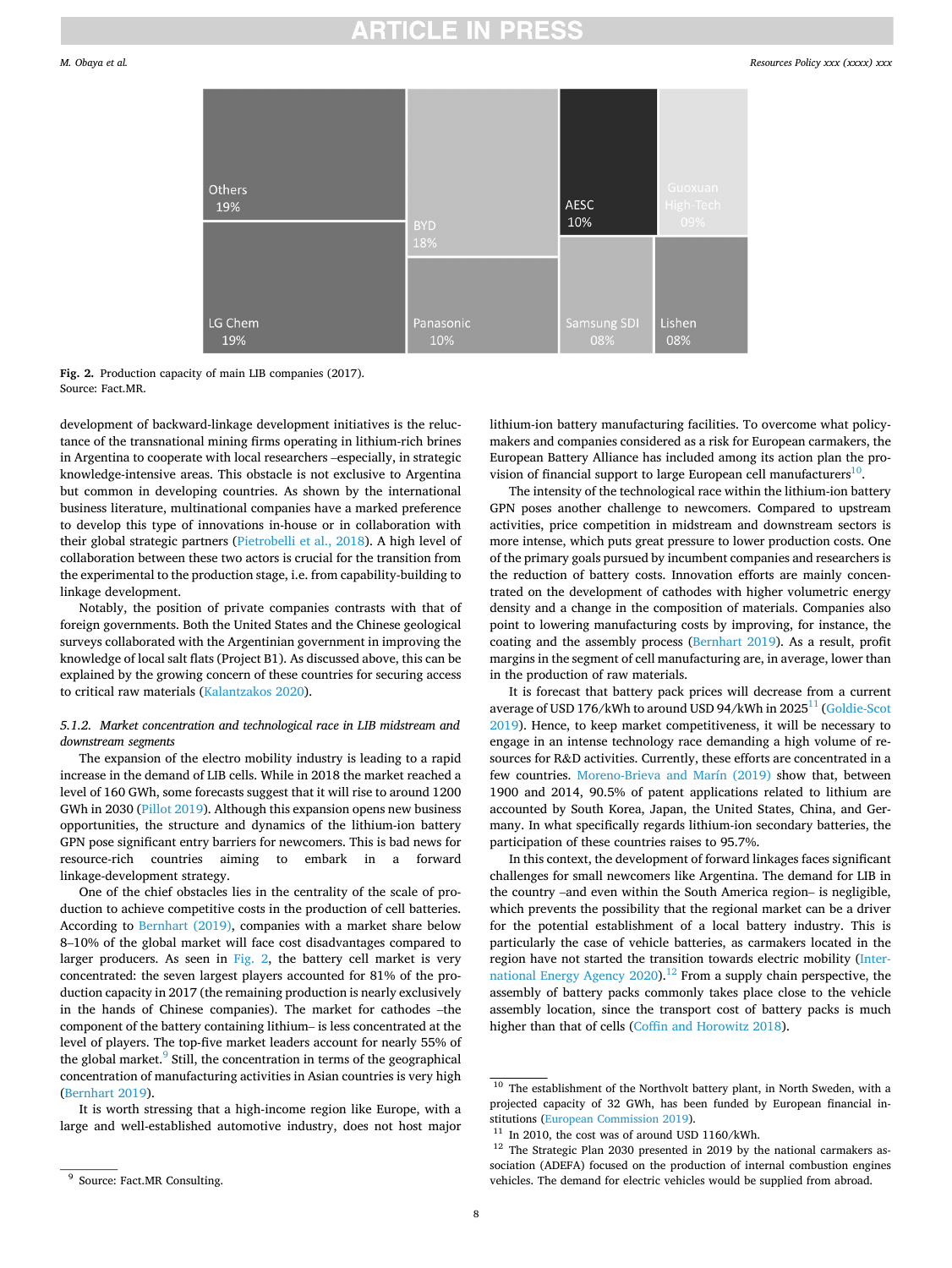#### <span id="page-8-0"></span>*M. Obaya et al.*

Moreover, the share of lithium in total battery costs is around only 5% ([Puchta 2019](#page-13-0)). This entails that the economic advantage of being endowed with lithium reserves is very limited for the development of a LIB industry. This would even be the case if the resource can be accessed at a preferential price, which is not the case of Argentina. Besides, it is important to distinguish scientific from manufacturing capabilities, although they are interrelated. The local scientific community has accumulated the former type of capabilities (Project F2), but the scope for creating linkages with the domestic industrial structure is limited.

These obstacles have been acknowledged by the authorities of JEMSE, who oriented Jujuy Litio's project to the commercialisation of locally assembled batteries for energy storage in off-grid renewable energy [\(Oehler 2019\)](#page-13-0). Although the expected growth rate of this market segment is forecast to be lower than that of vehicle batteries ([Pillot](#page-13-0)  [2019\)](#page-13-0), it offers a niche that presents some advantages. The governance of the value chain is less hierarchical, which provides more autonomy to manufacturers. Besides, Argentina has embarked on a plan to expand the production of renewables energies, which offers a potential source of demand for that batteries ([Roger 2018\)](#page-13-0).

Nevertheless, the potential of the Jujuy Litio project to generate local linkages seems to be limited, at least at the beginning. As stated above, the initial plan involves an assembly capacity of imported battery cells of 5 MWh, and less than 20 people would be employed by the firm. For comparison it can be mentioned that, in 2015, the average production capacity of small battery producers in Europe was 146 MWh ([Lebedeva](#page-12-0)  [et al., 2016\)](#page-12-0). The sustainability of the project, and its capacity to further

**Table 3** 

The federal mining regulatory framework.

| Principle                                         | Norm                                      | Year             | Description                                                                                                                                                                                                                                                                                                                                                                                                                                                                                                                           |
|---------------------------------------------------|-------------------------------------------|------------------|---------------------------------------------------------------------------------------------------------------------------------------------------------------------------------------------------------------------------------------------------------------------------------------------------------------------------------------------------------------------------------------------------------------------------------------------------------------------------------------------------------------------------------------|
| Fiscal stability<br>and tax<br>incentives         | Mining<br><b>Investment Law</b>           | 1993             | Mining companies are<br>granted fiscal stability for 30<br>years since the presentation<br>of the feasibility study of the<br>project. The legislation<br>allows for the deduction of<br>investment expenses in<br>prospection, exploration,<br>and feasibility studies from<br>corporate income tax. It<br>grants additional tax<br>benefits. The top limit for<br>royalties charged by<br>provinces is fixed at 3%.                                                                                                                 |
| Federalism                                        | National<br>Constitution<br>(Article 124) | 1994             | The provinces have the<br>original domain of the<br>natural resources in their<br>territory. Provinces have<br>competences to establish<br>their own rules to regulate<br>extractive activity.                                                                                                                                                                                                                                                                                                                                        |
| Private<br>exploitation of<br>mining<br>resources | Mining Code                               | 1997<br>(reform) | By virtue of its original<br>ownership over the mines,<br>provinces have the power to<br>grant exploration and<br>exploitation rights.<br>Individuals and private<br>firms can carry out<br>exploration and exploitation<br>activities with the<br>authorization of the<br>provincial government<br>provided they pay a canon<br>and invest a minimum<br>capital. State-owned<br>companies and other public<br>entities are entitled to<br>prospecting and creating<br>special areas for resource<br>exploration and<br>exploitation. |

local technological capabilities, depends on a dramatic expansion of the production capacity and the localisation of more knowledge-intensive activities. Moreover, according to the terms of the agreement signed with the SERI Group, the responsibility for commercialising the batteries is under the responsibility of the Argentinian partner  $(L'$ opez et al., [2019\)](#page-12-0). The limited marketing capabilities of the province of Jujuy constrain the possibility of a demand-pull production growth, unless a provincial or a nation-wide procurement program is put in force.

It is worth noting that the evolution of the technical preferences and requirements by GPN flagships in downstream segments also generate innovation pressures and opportunities for actors operating in upstream nodes. For instance, in face of a growing preference for lithium hydroxide by battery manufacturers, the initiative to develop electro dialysis techniques to obtain this product from lithium chloride (Project B6) has potential for future applications. Likewise, electrode producers have become more demanding in relation to the removal of impurities traces in lithium carbonate that affect the performance of the battery. Some interviewees argued that the level of detail and specificity of these requirements put lithium carbonate closer to a differentiated product rather than to a commodity. This requires improved refining processes that might differ according to the chemical composition of the brines. We did not identify capability-building initiatives on this matter in Argentina.

# *5.2. Lithium governance: the lack of a coordinated and comprehensive strategy*

The normative governance of lithium in Argentina is fundamentally based on three pieces of legislation: the National Constitution, the Mining Investment Law, and the Mining Code ([Slipak 2015\)](#page-13-0). This entails a significant difference from Bolivia and Chile, where lithium is regulated by a specific body of rules because of its strategic nature [\(Obaya](#page-13-0)  [et al., 2020](#page-13-0)). In essence, the norms are shaped by three principles: fiscal stability and tax incentives for mining operators; federalism, which delegates the management of resources to provinces, and private exploitation (Table 3).

The sections below analyse the limitations of this normative framework to deploy a linkage development strategy to cope with the opportunities and challenges emerged from the LIB industry. Its liberal nature provides little room for conditioning the grant of mining licenses to linkage development initiatives and promoting knowledge-based university-industry cooperation. Besides, the federal nature of the system hinders the adoption of a national strategy involving different government levels. The current scheme lacks mechanisms to build a shared strategic vision among the relevant stakeholders of the local lithium industry.

## *5.2.1. A liberal mining regulatory framework: all carrots and no sticks*

The mining regulatory scheme in Argentina has a marked liberal orientation, shaped in the 1990s, under the influence of the so-called Washington Consensus ([Haslam et al., 2016](#page-12-0)). This normative frame has been marked by the adoption a governance "blueprint", labelled as "Latin America Mining Law Model" ([Bastida et al., 2005\)](#page-12-0). The transmission belt for adopting the regulations were the Bretton Woods institutions and, in particular, the World Bank.

Overall, it privileges the goal of attracting private investment by establishing an internationally open and stable legal framework. Mining taxes and royalties are low and no provisions on local content or technology transfer are included [\(Bridge 2008, Haslam et al., 2016\)](#page-12-0). In this view, the potential social benefits of lithium extraction mainly result from the maximization of investment and, hence, from the expansion of the production volume. This would cause higher employment levels and tax collection that might lead to "fiscal" and/or "consumption" linkages ([Hirschman, 1981](#page-12-0)).

Source: own elaboration based on [Slipak \(2015\).](#page-13-0)

This regulatory framework leaves little room for governments –either at federal or provincial levels– to condition the grant of mining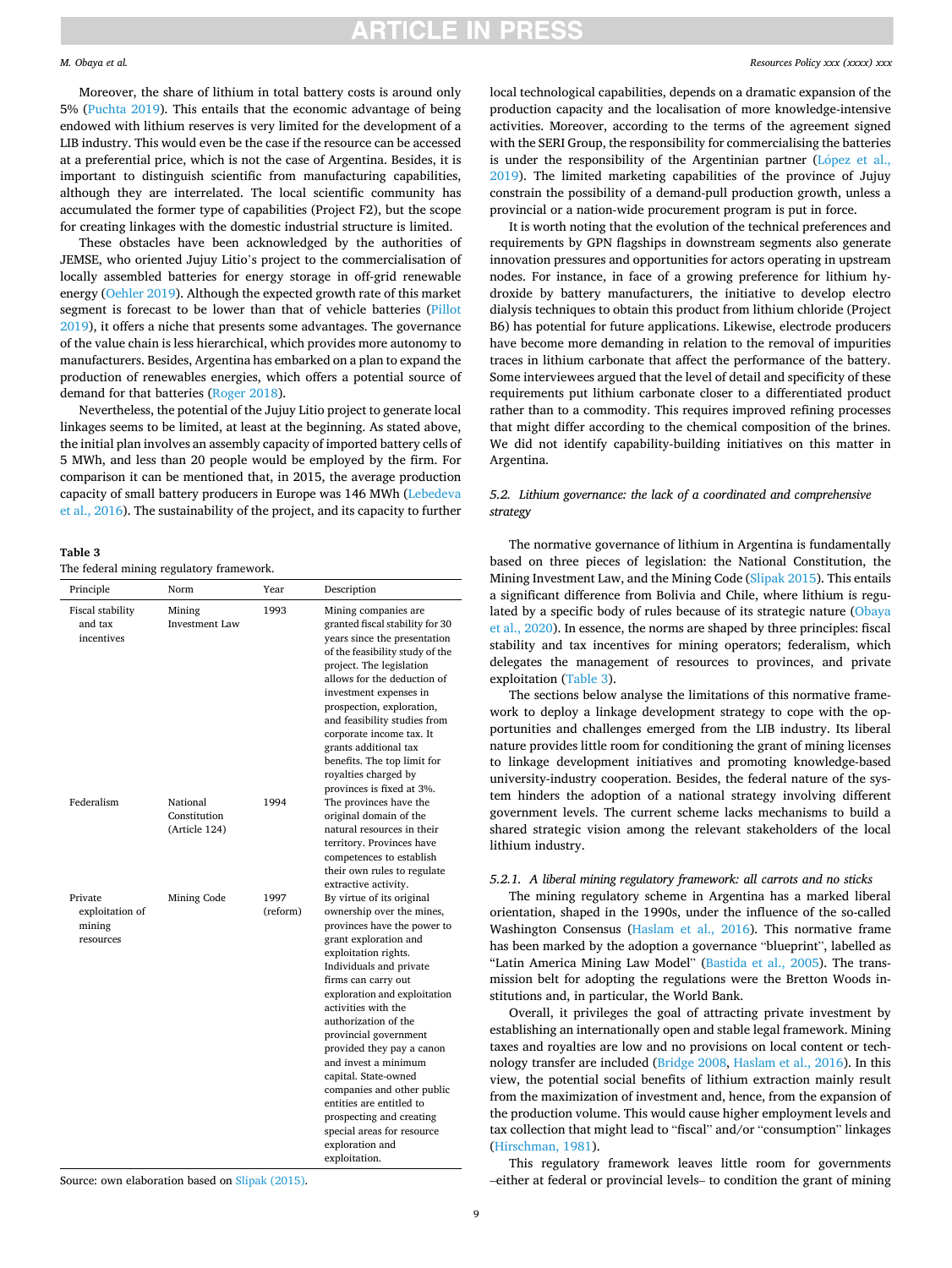#### **Table 4**

Uncoordinated strategies for the development of the lithium industry.

| Type of initiative                 |                      | Type of linkage                                                                                                      |                                                                                                                                                                      |  |  |
|------------------------------------|----------------------|----------------------------------------------------------------------------------------------------------------------|----------------------------------------------------------------------------------------------------------------------------------------------------------------------|--|--|
|                                    |                      | Backward-linkages                                                                                                    | Forward-linkages                                                                                                                                                     |  |  |
| Production-capacity<br>initiatives | Prevailing<br>vision | Liberal approach                                                                                                     | Local production of LIB                                                                                                                                              |  |  |
|                                    | Policy tools         | Fiscal stability, tax benefits, license grants to private operators<br>Training to local suppliers                   | Right of the state-owned firm JEMSE to determine sale<br>conditions for a 5% quota of total lithium production<br>Joint venture with small European battery producer |  |  |
|                                    | Relevant<br>actors   | Mining government areas at federal and provincial levels<br>Private mining firms                                     | Province of Jujuy: production, science, and innovation areas<br>Firms: JEMSE, Jujuy Litio, SERI Group                                                                |  |  |
| Capability-building                | Prevailing           | Training of doctoral students on lithium related matters                                                             |                                                                                                                                                                      |  |  |
| initiatives                        | vision               | Knowledge and technology development to improve the efficiency<br>and sustainability of lithium exploiting processes | Knowledge and technology development related to LIB                                                                                                                  |  |  |
|                                    | Policy tools         | Creation of a research institute specialised in lithium-related<br>issues (CIDMEJU)                                  |                                                                                                                                                                      |  |  |
|                                    |                      | Funding R&D projects and doctoral scholarships on lithium-related<br>issues (CONICET)                                |                                                                                                                                                                      |  |  |
|                                    | Relevant             | CIDMEJU, CONICET, UNCUYO                                                                                             |                                                                                                                                                                      |  |  |
|                                    | actors               | INQUIMAE, SEGEMAR, UNSa                                                                                              | INIFTA, LAES, Y-TEC, Lithops                                                                                                                                         |  |  |

Source: own elaboration.

licenses to rules oriented to foster the development of production linkages. Accordingly, the country has made no use of some typical measures applied by resource-rich countries to ignite a linkage-development process: e.g. local content policy in mining operations, regulation of tenders, preferential lithium prices for firms localizing manufacturing processes, requirements of technology transfer from international operators to local firms, procurement policies. In this scenario, the promotion of linkages remains limited to the provision of public goods that contribute to lower the operational costs, such as energy and logistics infrastructure, or training of the labour force (e.g. Project B7). Along the same vein, governments have limited tools to foster knowledge-based university-industry cooperation. For instance, university geologists have had limited access to salt flats to carry out their research projects, whereas firms have also been reluctant to provide access to brines to study its composition and to develop experimental production techniques.

Under the current norms, mining operators can commercialise their production of lithium carbonate with no restraints. This limits the possibility of fostering forward linkages, by offering special conditions for firms to process lithium in the country. The only exemption is the right of the state-owned firm JEMSE to select the buyer for a 5% quota of total lithium production in Sales de Jujuy, in exchange of establishing manufacturing facilities in the province. But, the ability of the government of Jujuy to attract battery producers with proven capabilities has been very limited. Economic incentives are very low as the lithium quota is very small and should be commercialised at a market price.

The Chilean case regarding the lithium quota offers a contrast. Whereas JEMSE can offer around 600 tons of lithium carbonate per year at a market price, CORFO, the Chilean development agency, can tender a lithium quota of 11,250 tons at a preferential price. This results from the renegotiation of the contracts with the two companies operating in the Atacama salt flat –i.e. SQM and Albemarle. Under the new terms, the firms have to sell up to 25% of their production at a preferential price to selected producers that carry out manufacturing activities using lithium as input in the country ([Maxwell and Mora 2019\)](#page-12-0). In a context in which the scale of production has become an increasingly important factor in determining firms competitiveness in the lithium industry ([Bernhart](#page-12-0)  [2019\)](#page-12-0), the size of the quota is a crucial factor for a policy aspiring to develop sustainable forward linkages. However, the Chilean experience shows that this is not a sufficient condition in a context of declining lithium prices. In July 2019, CORFO announced that the three companies selected to allocate the lithium quota had withdrawn from the international tender ([Poveda 2019\)](#page-13-0).

The current Argentinian lithium governance scheme offers a "big carrot" to attract mining investors but has no "stick" to promote the creation of production linkages. Production linkages would, therefore, be an outcome of autonomous decisions made by mining companies in response to strategic decisions to "intrinsic" drivers –such as the intention to cut down logistic costs or to set up lean production systems ([Morris et al., 2012\)](#page-12-0)– or to the need to access local knowledge familiarised with the specificities of the brines [\(Andersen et al., 2018](#page-11-0); [Katz](#page-12-0)  [and Pietrobelli 2018](#page-12-0); [Pietrobelli et al., 2018](#page-13-0)). But, as shown by the experience of latecomers in the LIB industry, the development of manufacturing and technological capabilities beyond the provision of basic services and goods requires strong and well-funded public intervention (see for instance, European Commission 2019).

# *5.2.2. The lack of coordination mechanisms to formulate a comprehensive and articulated national strategy*

The linkage-development policy agenda in Argentina has been very fragmented. To a large extent, as summarised in Table 4, this fragmentation reflects the different visions about the potential contribution of lithium to economic development, and the lack of mechanisms to articulate them into a coordinated strategy. The divergence is more notorious regarding production-capacity initiatives. The vision of government departments with competences on mining issues, both at federal and provincial level, have advocated a liberal approach. They privilege guaranteeing stable and favourable conditions for lithium operators. By contrast, government areas related to science, technology, and innovation have been more inclined to foster local linkages. At the provincial level, in the resource-rich provinces of Salta and Catamarca it also prevailed liberal view, whereas the province of Jujuy assumed a strategy more oriented to the development of production linkages.

Regarding capability-building initiatives, the divergence of vision among relevant actors is less significant, as depicted in Table 4. The interests are largely explained by the disciplinary fields of specialization. The interventions are based on shared policy tools, including doctoral grants, research funding and infrastructure.

The federal governance scheme, in which the management of natural resources is in the control of provinces, further stresses the difficulties to design a comprehensive and articulated linkage-development policy. In principle, it creates conditions for the lithium-rich provinces to compete to attract investments and raise risks of a regulatory race to the bottom by lowering investment and operation costs. Consequently, provincial governments find it difficult to adopt performance provisions and high environmental standards individually without losing ground vis-a-vis ` competing provinces. So far the Federal Mining Council (COFEMIN), a government organisation responsible for the articulation of mining policies among provinces, has been effective in constraining them to advance into this harmful competition.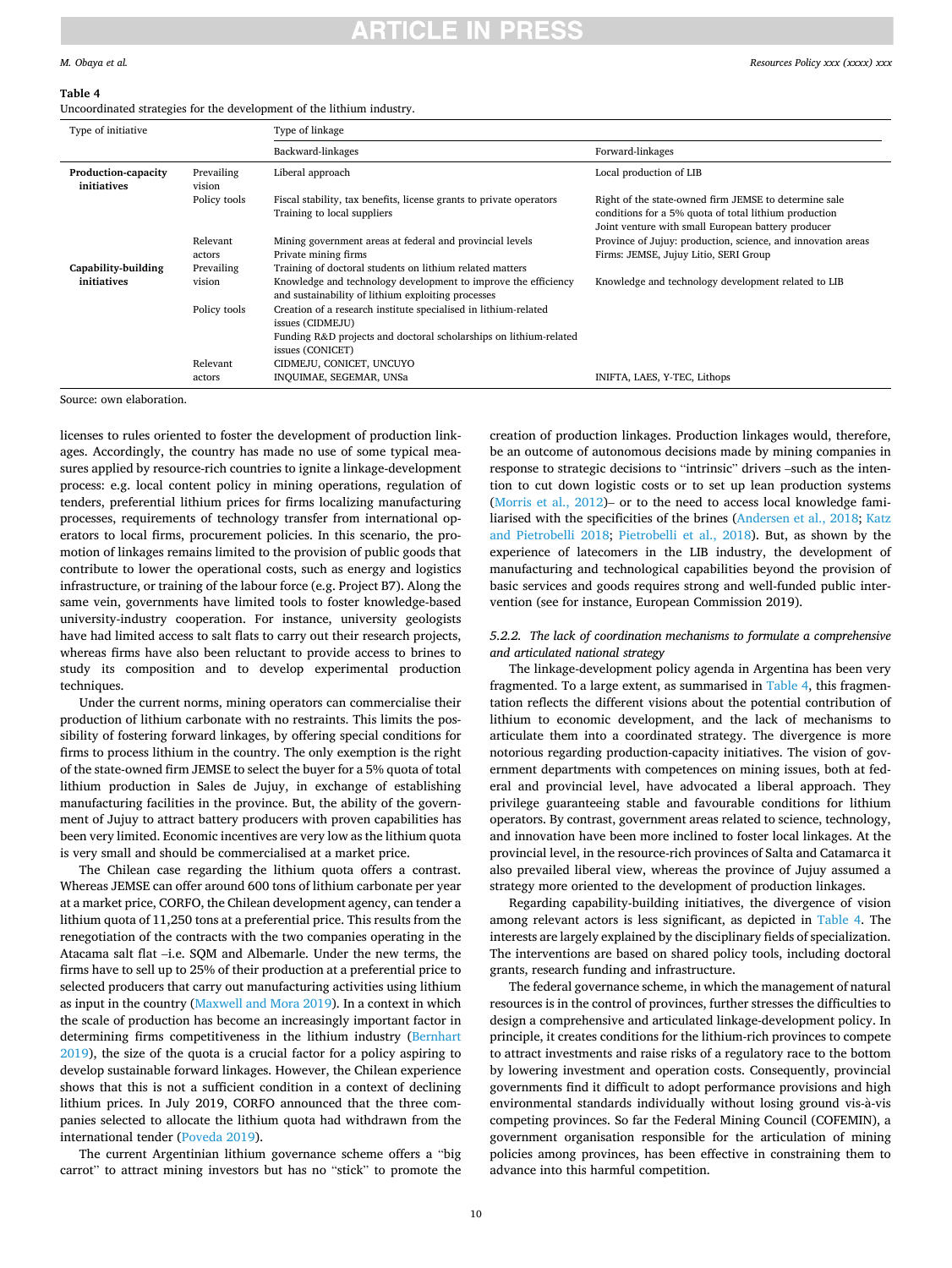### *M. Obaya et al.*

An additional problem is that lithium-rich provinces in Argentina are too small and have limited resources and capabilities to design, implement and enforce linkage-development measures. It is the federal government the political entity with more resources and a greater variety of policy tools. However, it has no competence on regulating lithium resources.

Coordination problems, however, have not only prevailed between government levels and departments but also among state actors, private firms and the scientific community. Many of the capability-building initiatives carried out by scientific institutions ([Tables 1 and 2\)](#page-4-0) tackle issues that are not defined as technological problems by mining companies. Sometimes this is because of the characteristics the current operating and environmental standards. For instance, companies have no significant incentives to reduce the use of water or waste disposal, or to alter their brine pumping practices, provided they comply with the current standards put in place by provincial government authorities. The lack of incentives in this field is stressed by the poor public knowledge about the hydrogeological dynamics and the water balance of the salt flats and aquifers surrounding them. Companies rarely release their technical balances, and datasets are incomplete ([Flexer et al., 2018](#page-12-0)).

The sustainable exploitation of natural resources requires, compared to manufacturing activities, a better understanding of the environment ([Iizuka and Katz 2010; Katz 2020](#page-12-0)). This issue has been acknowledged by the National Lithium Commission in Chile, which recommended conducting studies to improve the understanding on this matter (Comisión [Nacional del Litio, 2015\)](#page-12-0). In Argentina, the principal claims for stricter environmental regulations mostly come from indigenous communities and environmental organisations ([Argento and Puente 2019](#page-11-0)). Nevertheless, this did not result in significant changes at a normative level.

In the same vein, the R&D projects oriented to improve the recovery of other elements contained in brines –e.g. magnesium, potassium, caesium or rubidium– do not gain priority from mining companies goal. This is explained by the current low market prices of some of these products (e.g. potassium), but also by the strategic focus of firms on lithium as the main value proposition of their business models. Governments have not shown great interest on this issue either. Although it has been highlighted that an integral exploitation of the salt flats would contribute to reduce the waste generated by evaporitic processes, the topic has not been considered a priority for provincial authorities. Here, again, the position of Argentine authorities contrasts with the recommendations by the National Lithium Commission in Chile, which advocated to improve the knowledge on the composition and reserves of other elements in the brines and to adopt measures for advancing a more integral exploitation of the salt flats (Comisión [Nacional del Litio, 2015](#page-12-0)).

Another example of misalignment between linkage-development initiatives and governance rules regards the research projects on production techniques for lithium-rich pegmatite deposits. Here, the provinces with pegmatitic districts -notably San Luis and Córdoba- are reluctant to allow the exploitation of lithium within their territories. Consequently, it is highly likely that the patented technology developed by the UNCUYO, licensed to the Australian firm Latin Resources, will be used in lithium exploitation overseas.

The ability of science and technology government institutions to play a role as coordinating agents to plan technological missions, bringing together relevant stakeholder, is very limited. The organisation of the research system in Argentina gives researchers and doctoral students a great freedom to set their own agenda. The Ministry of Science, Technology and Innovation can exert influence by setting research grants terms and conditions. However, the budget for research and development activities is very limited and distributed among many projects without a clear strategic focus.

### **6. Conclusions**

This study aims to contribute to the resource-based development literature by analysing initiatives adopted by Argentina to promote

lithium-based linkages. Building upon the GPN heuristic frame, we attempt to understand the opportunities and challenges faced by these initiatives ([Coe and Yeung 2015\)](#page-12-0). The GPN framework provides tools to study the development implications of resource-based activities, thus overcoming the limitations of the "good governance" frame, which is focused on domestic normative issues such as revenues management, transparency, and accountability best practices. The GPN frame examines the potential to expand domestic value- and knowledge-creating activities by exploring the position of local operations in GPN structures, and how actors in the territory relate to GPN leaders. It also studies how norms, operating in different governance levels, affect the capacity of governments to promote development dynamics.

The expansion of the electro mobility industry generates pressures and creates conditions for investment and innovation in a wide range of activities along the LIB production network. However, we showed that policies directed to expand lithium-based backward linkages in the country have more potential than forward-linkage initiatives. This results from the combination of three factors: intrinsic determinants related to the pressures to set up a competitive exploitation process ([Morris et al., 2012](#page-12-0)); pressures originated in the lithium-ion battery GPN to improve the productivity and sustainability of local exploitations as well as the quality of the raw materials; and the availability of local capabilities to address the location-specific features that characterise the exploitation of natural resources ([Andersen 2012](#page-11-0)).

We also showed, however, that the potential of backward linkages is discouraged by the characteristics of the multi-level lithium governance frame. In particular, we point to the lack of a federally driven national lithium strategy, capable of creating an articulated strategic vision among relevant stakeholders operating in the country. There is a wide range of ambitious but weakly coordinated and poorly funded initiatives, ranging from extraction methods to battery recycling. Against the backdrop of severe budget constraints, linkage-development initiatives would highly benefit from the elaboration of a comprehensive and coherent policy agenda. This should be coordinated by the federal government and must be focused on the strategic issues with more potential to create linkages. This agenda should result from a collaborative process aimed to align the visions and interests of relevant stakeholders, including the federal and provincial governments, local and foreign firms operating in the country, and the scientific community.

The government has different options on the table. In 2014, some political actors elaborated a legislative project to declare lithium a national strategic resource [\(Fornillo, 2015b](#page-12-0); [Nacif 2015\)](#page-13-0). Under this proposal, the provincial governments would lose control over lithium deposits and the granting of exploitation theconcessions would become the responsibility of a National Commission coordinated by the federal government. This project also envisaged the creation of a state-owned firm, which would have priority to buy the lithium produced in the country. In addition, it contemplated the creation of a national fund, endowed by lithium producing companies, to promote research and the localisation of downstream production activities in the country. The proposal entailed a major reform and failed to advance in Congress. It affected vested interests and faced opposition from a wide number of sectors, including provincial governments and private firms [\(Nacif](#page-13-0)  [2015\)](#page-13-0).

We believe that, in the short term, the federal and provincial governments have some tools that might face less resistance and would contribute to lay the foundations for a wide pro-lithium industrialization consensus. As shown by the case of JEMSE, there is some scope for provinces to impose conditions on lithium operators, based on their competence to grant licenses –i.e. they have some "sticks". Likewise, stricter standards can be set based on environmental impact studies. These conditions could be oriented to promote industrial-university collaboration so that accumulated technological capabilities can be employed to develop production linkages.

The evidence presented in this article indicates that the fabrication of LIBs and their components should not be the main strategic goal for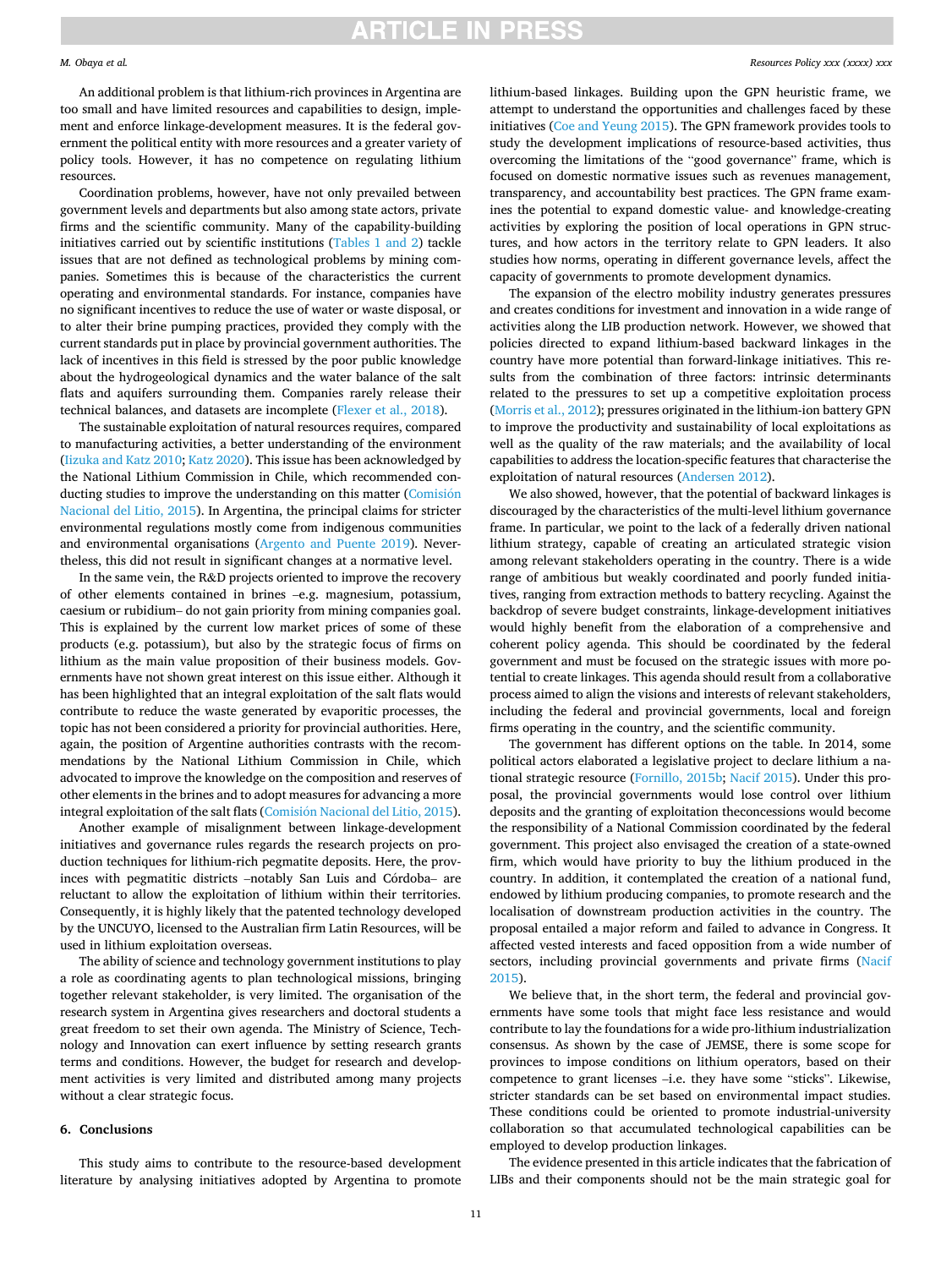### <span id="page-11-0"></span>*M. Obaya et al.*

lithium producing countries. This approach, which is very popular among policy makers and within some sectors of the academic community in developing countries, is largely based on a conceptual frame that conceives the export of unprocessed raw materials as a barrier to economic development (Barandiarán 2019). However, there are several technological and market factors that put severe constraints on the ability of countries like Argentina to adopt an economically sustainable battery production strategy. The technological spillovers and commercial perspectives of the current project led by Jujuy Litio, the joint venture between the state-owned firm JEMSE and the SERI Group, seem to be limited. Furthermore, the liberal governance scheme in force in Argentina is detrimental for the development of forward linkages, where active policy intervention is a necessary condition –although not sufficient as discussed by [Obaya et al. \(2020\).](#page-13-0) Whereas these restrictions are clear in the case of automotive LIB, it is possible that they are less stringent in other battery markets (for instance, stationary LIB). However, the forecast growth rate of these segment is much less attractive than that of vehicles ([Pillot 2019](#page-13-0)). Also, there might be more opportunities in the production of lithium products for other industries<sup>13</sup> with less hierarchical GPN governance structures and less exposed to price-based competition.

The development of a strategic vision for lithium should focus on involving a large number of actors in resource-related innovation activities [\(Wright and Czelusta 2004;](#page-13-0) [Morris et al., 2012;](#page-12-0) [Halland et al.,](#page-12-0) 

*Resources Policy xxx (xxxx) xxx*

[2015;](#page-12-0) [Venables 2016](#page-13-0); López 2017; [Katz and Pietrobelli 2018\)](#page-12-0). This does not necessarily involve advancing towards downstream segments of the LIB value chain. Rather, it requires productive development policies and a strong innovation system [\(Lundvall 1992,](#page-12-0) [Edquist 2005\)](#page-12-0) capable of creating, adopting and diffusing knowledge-intensive links within the domestic economic structure.

#### **Author statement**

Martín Obaya: conceptualization, methodology, Investigation, Writing.

Andrés López: conceptualization, methodology, Investigation, writing, funding acquisition.

Paulo Pascuini: Investigation, Writing (review and editing), visualization.

### **Funding**

This paper is based on broader research project on lithium industrialization in Argentina, commissioned by the Ministry of Science, Technology and Productive Innovation of Argentina, and funded by the Inter-American Development Bank. We want to thank JRPO two anonymous reviewers for their constructive comments on previous versions of this manuscript. All disclaimers apply.

### **ANNEX I. Interviews conducted during fieldwork**

| Institution                                           | Position                            |
|-------------------------------------------------------|-------------------------------------|
| <b>CIDMEJU</b>                                        | <b>Organizing Director</b>          |
|                                                       | President                           |
|                                                       | Researcher                          |
| Clorar                                                | Director                            |
| CONICET-FAMAF - UNC                                   | Researcher                          |
| CONICET-INQUIMAE- UBA                                 | Researcher                          |
| CONICET-UNCUYO                                        | Researcher                          |
| <b>Exar Mining Company</b>                            | President                           |
| FIB-FAAM                                              | President                           |
| <b>INIFTA</b>                                         | Researcher                          |
| INTI - Jujuy                                          | Coordinator                         |
|                                                       | Director                            |
| <b>JEMSE</b>                                          | President                           |
| Jujuy Litio                                           | Director                            |
| Secretariat of Mining and Hydrocarbons of Jujuy       | Secretary                           |
| Secretariat of Science and Technology of Jujuy        | Secretary                           |
| National Regulator of Electricity (ENRE)              | <b>Head of Regulatory Standards</b> |
| Norlab                                                | Director                            |
| <b>SEGEMAR</b>                                        | Adviser                             |
|                                                       | <b>Executive Secretary</b>          |
|                                                       | President                           |
| Institute of Geology and Mineral Resources of SEGEMAR | Director                            |
| Mining Technological Institute of SEGEMAR             | National Director                   |
| SOM                                                   | <b>Innovation Manager</b>           |
| <b>UNJU</b>                                           | Professor                           |
|                                                       | Professor/Researcher                |
| Institute of Geology and Mining - UNJU                | Professor/Researcher                |
| Y-TEC                                                 | General Manager                     |

#### **References**

[Ablo, A.D., 2015. Local content and participation in Ghana](http://refhub.elsevier.com/S0301-4207(20)30943-0/sref1)'s oil and gas industry: can [enterprise development make a difference? Extractive Indus. Soc. 2 \(2\), 320](http://refhub.elsevier.com/S0301-4207(20)30943-0/sref1)–327. [Adewuyi, A.O., Ademola Oyejide, T., 2012. Determinants of backward linkages of oil and](http://refhub.elsevier.com/S0301-4207(20)30943-0/sref2)  [gas industry in the Nigerian economy. Resour. Pol. 37 \(4\), 452](http://refhub.elsevier.com/S0301-4207(20)30943-0/sref2)–460.

[Andersen, A.D., 2012. Towards a new approach to natural resources and development:](http://refhub.elsevier.com/S0301-4207(20)30943-0/sref4)  [the role of learning, innovation and linkage dynamics. Int. J. Technol Learn. Innovat.](http://refhub.elsevier.com/S0301-4207(20)30943-0/sref4)  [Dev. 5 \(3\), 291](http://refhub.elsevier.com/S0301-4207(20)30943-0/sref4)–324.

[Andersen, A.D., Marín, A., Simensen, E.O., 2018. Innovation in natural resource-based](http://refhub.elsevier.com/S0301-4207(20)30943-0/sref5) [industries: a pathway to development? Introduction to special issue. Innovat.](http://refhub.elsevier.com/S0301-4207(20)30943-0/sref5)  [Develop. 8 \(1\), 1](http://refhub.elsevier.com/S0301-4207(20)30943-0/sref5)–27.

[Argento, M., Puente, F., 2019. Entre el boom del litio y la defensa de la vida. Salares,](http://refhub.elsevier.com/S0301-4207(20)30943-0/sref6)  agua, territorios y comunidades en la región atacameña. In: Litio en Sudamérica. [Geopolítica, energía, territorios. B. Fornillo. Buenos Aires. Editorial El Colectivo.](http://refhub.elsevier.com/S0301-4207(20)30943-0/sref6)

[Atienza, M., Lufin, M., Soto, J., 2018. Mining Linkages in the Chilean Copper Supply](http://refhub.elsevier.com/S0301-4207(20)30943-0/sref7) [Network and Regional Economic development. Resources Policy. In press.](http://refhub.elsevier.com/S0301-4207(20)30943-0/sref7)

<sup>&</sup>lt;sup>13</sup> An analysis of different lithium uses can be found in [Baran \(2017\)](#page-12-0).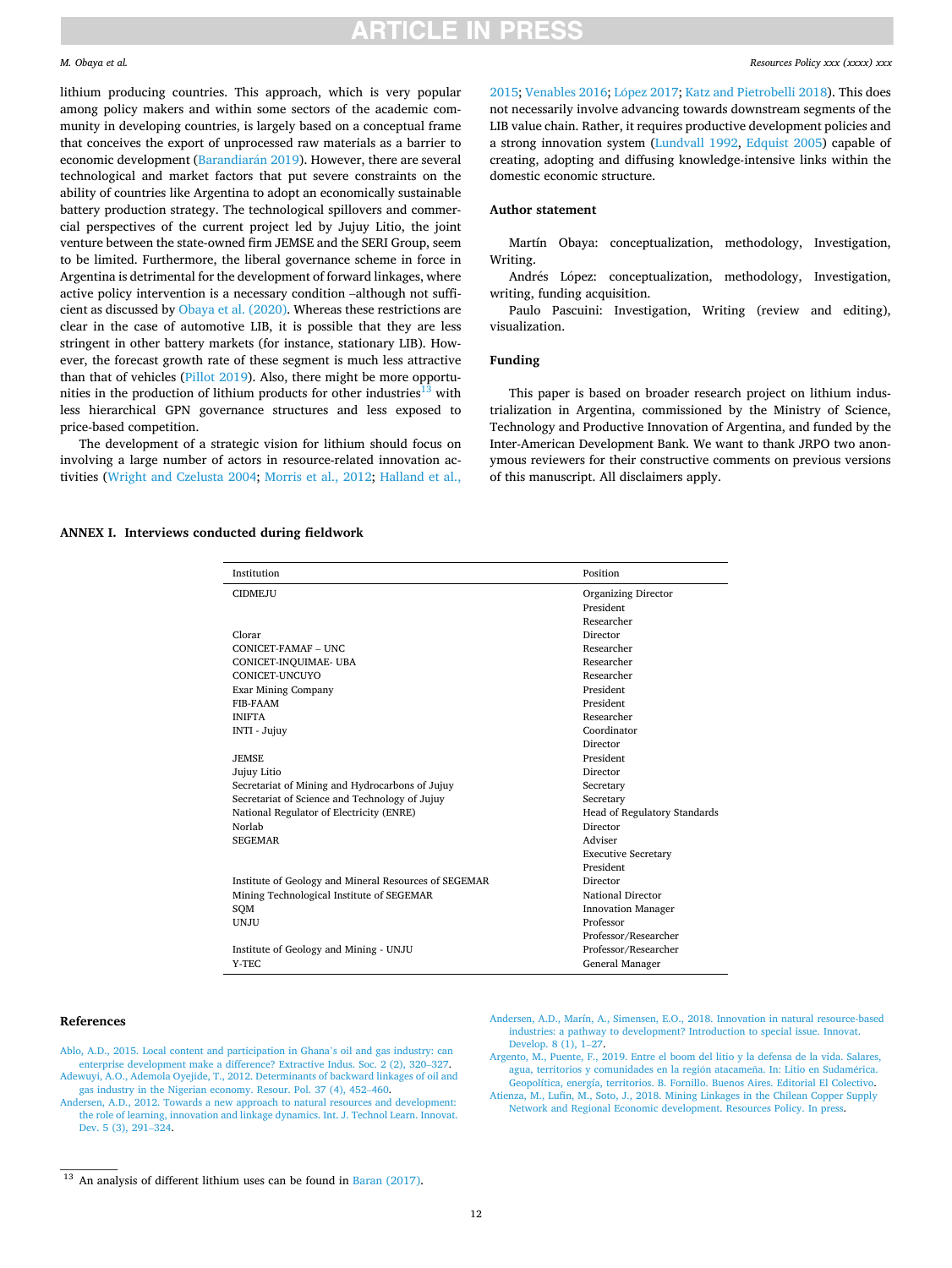### <span id="page-12-0"></span>*M. Obaya et al.*

#### *Resources Policy xxx (xxxx) xxx*

[Auty, R., 1990. Resource-based Industrialization: Sowing the Oil in Eight Developing](http://refhub.elsevier.com/S0301-4207(20)30943-0/sref8) [Countries. Clarendon Press, Oxford](http://refhub.elsevier.com/S0301-4207(20)30943-0/sref8).

[Auty, R., 2002. Sustaining Development in Mineral Economies: the Resource Curse](http://refhub.elsevier.com/S0301-4207(20)30943-0/sref9) [Thesis. Routledge.](http://refhub.elsevier.com/S0301-4207(20)30943-0/sref9)

[Auty, R., 2017. Resource curse. In: Richardson, N.C.D., Goodchild, M.F., Kobayashi, A.,](http://refhub.elsevier.com/S0301-4207(20)30943-0/sref10)  [Liu, W., Marston, R.A. \(Eds.\), International Encyclopedia of Geography: People, the](http://refhub.elsevier.com/S0301-4207(20)30943-0/sref10)  [Earth, Environment and Technology.](http://refhub.elsevier.com/S0301-4207(20)30943-0/sref10)

[Ayentimi Desmond, T., 2016. Developing effective local content regulations in sub-](http://refhub.elsevier.com/S0301-4207(20)30943-0/sref11)[Sahara Africa. Multinatl. Bus. Rev. 24 \(4\), 354](http://refhub.elsevier.com/S0301-4207(20)30943-0/sref11)–374.

[Azevedo, M., Campagnol, N., Hagenbruch, T., Hoffman, K., Lala, A., Ramsbottom, O.,](http://refhub.elsevier.com/S0301-4207(20)30943-0/sref12) [2018. Lithium and Cobalt. A Tale of Two Commodities. McKinsey](http://refhub.elsevier.com/S0301-4207(20)30943-0/sref12)&Co, New York. [Badeeb, R.A., Lean, H.H., Clark, J., 2017. The evolution of the natural resource curse](http://refhub.elsevier.com/S0301-4207(20)30943-0/sref13) 

[thesis: a critical literature survey. Resour. Pol. 51, 123](http://refhub.elsevier.com/S0301-4207(20)30943-0/sref13)–134. [Baran, E. \(Ed.\), 2017. Litio: un recurso natural estrat](http://refhub.elsevier.com/S0301-4207(20)30943-0/sref14)égico desde los depósitos minerales a las aplicaciones tecnológicas. Academia Nacional de Ciencias Exactas, Físicas y

[Naturales, Buenos Aires](http://refhub.elsevier.com/S0301-4207(20)30943-0/sref14). Barandiarán, [J., 2019. Lithium and development imaginaries in Chile, Argentina and](http://refhub.elsevier.com/S0301-4207(20)30943-0/sref15)

[Bolivia. World Dev. 113, 381](http://refhub.elsevier.com/S0301-4207(20)30943-0/sref15)–391. Bastida, A.E., Irrazábal Sánchez, R., Labó, [R., 2005. Mining investment and policy](http://refhub.elsevier.com/S0301-4207(20)30943-0/sref16) [developments: Argentina, Chile and Peru. In: Annual Mining Seminar. University of](http://refhub.elsevier.com/S0301-4207(20)30943-0/sref16)  [Dundee, London](http://refhub.elsevier.com/S0301-4207(20)30943-0/sref16).

[Bell, M., Pavitt, K., 1993. Accumulating technological capability in developing countries.](http://refhub.elsevier.com/S0301-4207(20)30943-0/sref17)  [Ind. Corp. Change 2 \(2\), 157](http://refhub.elsevier.com/S0301-4207(20)30943-0/sref17)–210.

[Bernhart, W., 2019. Challenges and opportunities in lithium-ion battery supply. In:](http://refhub.elsevier.com/S0301-4207(20)30943-0/sref18)  [Eftekhari, A. \(Ed.\), Future Lithium-Ion Batteries. The Royal Society of Chemistry,](http://refhub.elsevier.com/S0301-4207(20)30943-0/sref18)  [London, pp. 316](http://refhub.elsevier.com/S0301-4207(20)30943-0/sref18)–334.

[Bourgouin, F., Haarstad, H., 2013. From 'good governance](http://refhub.elsevier.com/S0301-4207(20)30943-0/sref19)' to the contextual politics of [extractive regime change. In: Singh, J.N., Bourgouin, F. \(Eds.\), Resource Governance](http://refhub.elsevier.com/S0301-4207(20)30943-0/sref19)  [and Developmental States in the Global South: Critical International Political](http://refhub.elsevier.com/S0301-4207(20)30943-0/sref19)  [Economy Perspectives. Springer, Basingstoke, UK.](http://refhub.elsevier.com/S0301-4207(20)30943-0/sref19)

Bravo-Ortega, C., Muñoz, L., 2018. Mining services suppliers in Chile: a regional [approach \(or lack of it\) for their development. Resources Policy. In press.](http://refhub.elsevier.com/S0301-4207(20)30943-0/sref20) [Bridge, G., 2008. Global production networks and the extractive sector: governing](http://refhub.elsevier.com/S0301-4207(20)30943-0/sref21)

[resource-based development. J. Econ. Geogr. 8 \(3\), 389](http://refhub.elsevier.com/S0301-4207(20)30943-0/sref21)–419. [Calabrese, G., 2016. Innovative Design and Sustainable Development in the Automotive](http://refhub.elsevier.com/S0301-4207(20)30943-0/sref22) 

[Industry. The Greening of the Automotive Industry G. Calabrese. Palgrave](http://refhub.elsevier.com/S0301-4207(20)30943-0/sref22)  [MacMillan, Basingstoke, UK](http://refhub.elsevier.com/S0301-4207(20)30943-0/sref22).

[Calvo, E.J., 2019. Electrochemical methods for sustainable recovery of lithium from](http://refhub.elsevier.com/S0301-4207(20)30943-0/sref23)  [natural brines and battery recycling. Curr. Opin. Electrochem. 15, 102](http://refhub.elsevier.com/S0301-4207(20)30943-0/sref23)–108.

CEPAL, 2016. La Inversión Extranjera Directa en América Latina y el Caribe 2016. Santiago de Chile, Comisión Económica para América Latina y el Caribe.

[Coe, N.M., Yeung, H.W., 2015. Global Production Networks: Theorizing Economic](http://refhub.elsevier.com/S0301-4207(20)30943-0/sref25) [Development in an Interconnected World. Oxford University Press.](http://refhub.elsevier.com/S0301-4207(20)30943-0/sref25)

[Cochilco, 2018. Mercado internacional del litio y su potential en Chile. Cochilco,](http://refhub.elsevier.com/S0301-4207(20)30943-0/sref100) [Santiago. C. C. d. Cobre.](http://refhub.elsevier.com/S0301-4207(20)30943-0/sref100) 

[Coe, N., Dicken, P., Hess, M., 2008. Global production networks: realizing the potential.](http://refhub.elsevier.com/S0301-4207(20)30943-0/sref26)  [J. Econ. Geogr. 8, 271](http://refhub.elsevier.com/S0301-4207(20)30943-0/sref26)–295.

[Coffin, D., Horowitz, J., 2018. The supply chain for electric vehicle batteries. J. Int.](http://refhub.elsevier.com/S0301-4207(20)30943-0/sref27) [Comm. Econ. 1](http://refhub.elsevier.com/S0301-4207(20)30943-0/sref27)–21.

Comisión Nacional del Litio, 2015. Litio: una fuente de energía, una oportunidad para [Chile. Informe final. Ministerio de Minería, Santiago de Chile.](http://refhub.elsevier.com/S0301-4207(20)30943-0/sref28)

[Corden, W.M., Neary, J.P., 1982. Booming sector and de-industrialisation in a small open](http://refhub.elsevier.com/S0301-4207(20)30943-0/sref29)  [economy. Econ. J. 92 \(368\), 825](http://refhub.elsevier.com/S0301-4207(20)30943-0/sref29)–848.

[Dantas, E., Bell, M., 2009. Latecomer firms and the emergence and development of](http://refhub.elsevier.com/S0301-4207(20)30943-0/sref30) [knowledge networks: the case of Petrobras in Brazil. Res. Pol. 38 \(5\), 829](http://refhub.elsevier.com/S0301-4207(20)30943-0/sref30)–844.

[Dantas, E., Bell, M., 2011. The co-evolution of firm-centered knowledge networks and](http://refhub.elsevier.com/S0301-4207(20)30943-0/sref31) [capabilities in late industrializing countries: the case of Petrobras in the offshore oil](http://refhub.elsevier.com/S0301-4207(20)30943-0/sref31)  [innovation system in Brazil. World Dev. 39 \(9\), 1570](http://refhub.elsevier.com/S0301-4207(20)30943-0/sref31)–1591.

[David, A.P., Wright, G., 1997. Increasing returns and the genesis of American resource](http://refhub.elsevier.com/S0301-4207(20)30943-0/sref32) [abundance. Ind. Corp. Change 6 \(2\), 203](http://refhub.elsevier.com/S0301-4207(20)30943-0/sref32)–245.

[de la Torre, A., Filippini, F., Ize, A., 2016. LAC Semiannual Report April 2016: the](http://refhub.elsevier.com/S0301-4207(20)30943-0/sref33)  [Commodity Cycle in Latin America - Mirages and Dilemmas. The World Bank Group,](http://refhub.elsevier.com/S0301-4207(20)30943-0/sref33)  [Washington D.C.](http://refhub.elsevier.com/S0301-4207(20)30943-0/sref33)

[Dietsche, E., 2014. Diversifying mineral economies: conceptualizing the debate on](http://refhub.elsevier.com/S0301-4207(20)30943-0/sref34)  [building linkages. Min. Econ 27 \(2\), 89](http://refhub.elsevier.com/S0301-4207(20)30943-0/sref34)–102.

[Djeflat, A., Lundvall, B.Å., 2016. The resource curse and the limited transformative](http://refhub.elsevier.com/S0301-4207(20)30943-0/sref35)  [capacity of natural resource-based economies in Africa: evidence from the oil and](http://refhub.elsevier.com/S0301-4207(20)30943-0/sref35) [gas sector in Algeria and implications for innovation policy. Innovat. Develop. 6 \(1\),](http://refhub.elsevier.com/S0301-4207(20)30943-0/sref35)  67–[85](http://refhub.elsevier.com/S0301-4207(20)30943-0/sref35).

[Edquist, C., 2005. Systems of innovation: perspectives and challenges. In: The Oxford](http://refhub.elsevier.com/S0301-4207(20)30943-0/sref36)  [Handbook of Innovation. Oxford University Press, Oxford, pp. 181](http://refhub.elsevier.com/S0301-4207(20)30943-0/sref36)–208.

[Eftekhari, A. \(Ed.\), 2019. Future Lithium-Ion Batteries. The Royal Society of Chemistry,](http://refhub.elsevier.com/S0301-4207(20)30943-0/sref37)  [London.](http://refhub.elsevier.com/S0301-4207(20)30943-0/sref37)

European Commission, 2019. European battery alliance. Retrieved 12 de abril de 2019, from. [https://ec.europa.eu/growth/industry/policy/european-battery-alliance\\_en](https://ec.europa.eu/growth/industry/policy/european-battery-alliance_en).

[European Commission, 2020. Critical Raw Materials Resilience: Charting a Path towards](http://refhub.elsevier.com/S0301-4207(20)30943-0/sref39)  [Greater Security and Sustainability. Brussels, European Commission. COM\(2020\),](http://refhub.elsevier.com/S0301-4207(20)30943-0/sref39)  [p. 474 final.](http://refhub.elsevier.com/S0301-4207(20)30943-0/sref39)

[Federal Register, 2018. Final List of Critical Minerals 2018. F. 23295.](http://refhub.elsevier.com/S0301-4207(20)30943-0/sref40)

[Fleming, D.A., Measham, T.G., Paredes, D., 2015. Understanding the resource curse \(or](http://refhub.elsevier.com/S0301-4207(20)30943-0/sref41)  [blessing\) across national and regional scales: theory, empirical challenges and an](http://refhub.elsevier.com/S0301-4207(20)30943-0/sref41) [application. Aust. J. Agric. Resour. Econ. 59 \(4\), 624](http://refhub.elsevier.com/S0301-4207(20)30943-0/sref41)–639.

[Flexer, V., Baspineiro, C.F., Galli, C.I., 2018. Lithium recovery from brines: a vital raw](http://refhub.elsevier.com/S0301-4207(20)30943-0/sref42)  [material for green energies with a potential environmental impact in its mining and](http://refhub.elsevier.com/S0301-4207(20)30943-0/sref42)  [processing. Sci. Total Environ. 639, 1188](http://refhub.elsevier.com/S0301-4207(20)30943-0/sref42)–1204.

[Fornillo, B. \(Ed.\), 2015a. Geopolítica del Litio. Industria, Ciencia y Energía en Argentina.](http://refhub.elsevier.com/S0301-4207(20)30943-0/sref43)  [Editorial El Colectivo, Buenos Aires.](http://refhub.elsevier.com/S0301-4207(20)30943-0/sref43)

[Fornillo, B., 2015b. Leyes sobre litio:](http://refhub.elsevier.com/S0301-4207(20)30943-0/sref44) ¿recurso estratégico minero u oportunidad científico industrial? Realidad Económica 295, 134–138.

[Frankel, J.A., 2010. The Natural Resource Curse: a Survey. National Bureau of Economic](http://refhub.elsevier.com/S0301-4207(20)30943-0/sref45)  [Research.](http://refhub.elsevier.com/S0301-4207(20)30943-0/sref45)

[Freudenburg, W.R., Gramling, R., 1998. Linked to what? Economic linkages in an](http://refhub.elsevier.com/S0301-4207(20)30943-0/sref46) [extractive economy. Soc. Nat. Resour. 11 \(6\), 569](http://refhub.elsevier.com/S0301-4207(20)30943-0/sref46)–586.

[Goldie-Scot, L., 2019. A behind the Scenes Take on Lithium-Ion Battery Prices.](http://refhub.elsevier.com/S0301-4207(20)30943-0/sref47)  [BloombergNEF.](http://refhub.elsevier.com/S0301-4207(20)30943-0/sref47)

[Grant, A., 2020. Americans Love Lithium but How Should We Mine it in the 21st](http://refhub.elsevier.com/S0301-4207(20)30943-0/sref48) [Century? Battery Critical Materials Supply Chain Opportunities. US Department of](http://refhub.elsevier.com/S0301-4207(20)30943-0/sref48)  [Energy](http://refhub.elsevier.com/S0301-4207(20)30943-0/sref48).

[Gunton, T., 2003. Natural resources and regional development: an assessment of](http://refhub.elsevier.com/S0301-4207(20)30943-0/sref49)  [dependency and comparative advantage paradigms. Econ. Geogr. 79 \(1\), 67](http://refhub.elsevier.com/S0301-4207(20)30943-0/sref49)–94.

- [Gylfason, T., 2001. Natural resources, education, and economic development. Eur. Econ.](http://refhub.elsevier.com/S0301-4207(20)30943-0/sref50)  [Rev. 45 \(4\), 847](http://refhub.elsevier.com/S0301-4207(20)30943-0/sref50)–859. [Gylfason, T., Herbertsson, T.T., Zoega, G., 1999. A mixed blessing. Macroecon. Dyn. 3](http://refhub.elsevier.com/S0301-4207(20)30943-0/sref51)
- [\(2\), 204](http://refhub.elsevier.com/S0301-4207(20)30943-0/sref51)–225.
- [Hall, B., Milne, R., 2019. Europe First: How Brussels Is Retooling Industrial Policy.](http://refhub.elsevier.com/S0301-4207(20)30943-0/sref52) [Financial Times, London](http://refhub.elsevier.com/S0301-4207(20)30943-0/sref52).

[Halland, H., Lokanc, M., Nair, A., 2015. The Extractive Industries Sector: Essentials for](http://refhub.elsevier.com/S0301-4207(20)30943-0/sref53)  [Economists, Public Finance Professionals, and Policy Makers. World Bank](http://refhub.elsevier.com/S0301-4207(20)30943-0/sref53)  [Publications](http://refhub.elsevier.com/S0301-4207(20)30943-0/sref53).

[Hao, H., Liu, Z., Zhao, F., Geng, Y., Sarkis, J., 2017. Material flow analysis of lithium in](http://refhub.elsevier.com/S0301-4207(20)30943-0/sref54)  [China. Resour. Pol. 51, 100](http://refhub.elsevier.com/S0301-4207(20)30943-0/sref54)–106.

[Haslam, P.A., Heidrich, P., 2016. From neoliberalism to resource nationalism: states,](http://refhub.elsevier.com/S0301-4207(20)30943-0/sref55)  [firms and development. In: The Political Economy of Natural Resources and](http://refhub.elsevier.com/S0301-4207(20)30943-0/sref55)  [Development: from Neoliberalism to Resource Nationalism. P. A. Haslam and P.](http://refhub.elsevier.com/S0301-4207(20)30943-0/sref55) [Heidrich. Routledge](http://refhub.elsevier.com/S0301-4207(20)30943-0/sref55).

[Hirschman, A.O., 1981. A Generalized Linkage Approach to Development, with Special](http://refhub.elsevier.com/S0301-4207(20)30943-0/sref56) [Reference to Staples. Essays in Trespassing. Cambridge University Press, Cambridge.](http://refhub.elsevier.com/S0301-4207(20)30943-0/sref56)

[Hunter, T., 2014. Law and policy frameworks for local content in the development of](http://refhub.elsevier.com/S0301-4207(20)30943-0/sref57)  [petroleum resources: Norwegian and Australian perspectives on cross-sectoral](http://refhub.elsevier.com/S0301-4207(20)30943-0/sref57) [linkages and economic diversification. Min. Econ 27 \(2\), 115](http://refhub.elsevier.com/S0301-4207(20)30943-0/sref57)–126.

[Iizuka, M., Katz, J., 2010. Natural resource industries,](http://refhub.elsevier.com/S0301-4207(20)30943-0/sref58)'tragedy of the commons' and the [case of Chilean salmon farming. Evidence-Based Developmental Economics. In:](http://refhub.elsevier.com/S0301-4207(20)30943-0/sref58) [Essays in Honor of Sanjaya Lall. C. Pietrobelli and R. Rasiah. Kuala Lumpur.](http://refhub.elsevier.com/S0301-4207(20)30943-0/sref58)  [University of Malaya Press.](http://refhub.elsevier.com/S0301-4207(20)30943-0/sref58)

[International Energy Agency, 2020. Global EV Outlook 2020. International Energy](http://refhub.elsevier.com/S0301-4207(20)30943-0/sref59) [Agency, Paris](http://refhub.elsevier.com/S0301-4207(20)30943-0/sref59).

[Jaskula, B.W., 2019. Mineral Commodity Summaries 2019. U.S. Geological Survey](http://refhub.elsevier.com/S0301-4207(20)30943-0/sref60).

[Jaskula, B.W., 2020. Mineral Commodity Summaries 2020. U.S. Geological Survey](http://refhub.elsevier.com/S0301-4207(20)30943-0/sref61).

[Kalantzakos, S., 2020. The race for critical minerals in an era of geopolitical](http://refhub.elsevier.com/S0301-4207(20)30943-0/sref62)  [realignments. Int. Spectator 55 \(3\), 1](http://refhub.elsevier.com/S0301-4207(20)30943-0/sref62)–16.

[Katz, J., 2017. The Latin American transition from an inward-oriented industrialisation](http://refhub.elsevier.com/S0301-4207(20)30943-0/sref63)  [strategy to a natural resource-based Model of economic growth. Inst. Econ. 9](http://refhub.elsevier.com/S0301-4207(20)30943-0/sref63)–22.

Katz, J., 2020. Recursos naturales y crecimiento. Aspectos macro y microeconómicos, temas regulatorios, derechos ambientales e inclusión social. Documentos de Proyectos (LC/TS.2020/14). Comisión Económica para América Latina y el Caribe, [Santiago.](http://refhub.elsevier.com/S0301-4207(20)30943-0/sref64)

[Katz, J., Pietrobelli, C., 2018. Natural resource based growth, global value chains and](http://refhub.elsevier.com/S0301-4207(20)30943-0/sref65)  [domestic capabilities in the mining industry. Resour. Pol. 58, 11](http://refhub.elsevier.com/S0301-4207(20)30943-0/sref65)–20.

[Kavanagh, L., Keohane, J., Garcia Cabellos, G., Lloyd, A., Cleary, J., 2018. Global lithium](http://refhub.elsevier.com/S0301-4207(20)30943-0/sref66)  sources—[industrial use and future in the electric vehicle industry: a review.](http://refhub.elsevier.com/S0301-4207(20)30943-0/sref66) [Resources 7 \(3\), 57.](http://refhub.elsevier.com/S0301-4207(20)30943-0/sref66)

[Lagos, G., 2018. El Desarrollo del Litio en Chile: 1984-2017. Santiago de Chile. EDITEC.](http://refhub.elsevier.com/S0301-4207(20)30943-0/sref67) [Lebedeva, N., Di Persio, F., Boon-Brett, L., 2016. Lithium Ion Battery Value Chain and](http://refhub.elsevier.com/S0301-4207(20)30943-0/sref68)

[Related Opportunities for Europe. Petten, European Commission](http://refhub.elsevier.com/S0301-4207(20)30943-0/sref68).<br>1992, [A. \(Ed.\), 2017. Reporte Recursos Naturales Y Desarrollo 2016/17. Industrias](http://refhub.elsevier.com/S0301-4207(20)30943-0/sref69)

[Extractivas Y Desarrollo Sostenible. Red Sudamericana de Economía Aplicada,](http://refhub.elsevier.com/S0301-4207(20)30943-0/sref69)  [Montevideo](http://refhub.elsevier.com/S0301-4207(20)30943-0/sref69).

López, A., Obaya, M., Pascuini, P., Ramos, A., 2019. Litio en la Argentina. Oportunidades [y desafíos para el desarrollo de la cadena de valor. Buenos Aires, Secretaría de](http://refhub.elsevier.com/S0301-4207(20)30943-0/sref70)  Ciencia, Tecnología e Innovación [- Banco Interamericano de Desarrollo.](http://refhub.elsevier.com/S0301-4207(20)30943-0/sref70)

[Lundvall, B.-Å. \(Ed.\), 1992. National Systems of Innovation. Towards a Theory of](http://refhub.elsevier.com/S0301-4207(20)30943-0/sref71) [Innovation and Interactive Learning. Pinter Publishers, London](http://refhub.elsevier.com/S0301-4207(20)30943-0/sref71).

[Marín, A., Stubrin, L., da Silva Jr., J.J., 2015. KIBS Associated to Natural Resources Based](http://refhub.elsevier.com/S0301-4207(20)30943-0/sref72)  [Industries. Seeds Innovation and Regional Providers of the Technology Services](http://refhub.elsevier.com/S0301-4207(20)30943-0/sref72)  [Embodied in Seeds in Argentina and Brazil, 2000-2014. IADB - Discussion Paper N](http://refhub.elsevier.com/S0301-4207(20)30943-0/sref72)º [IDB-DP-375.](http://refhub.elsevier.com/S0301-4207(20)30943-0/sref72)

[Maxwell, P., Mora, M., 2019. Lithium and Chile: looking back and looking forward. Min.](http://refhub.elsevier.com/S0301-4207(20)30943-0/sref73)  [Econ 1](http://refhub.elsevier.com/S0301-4207(20)30943-0/sref73)–15.

MINEM, 2017. Situación Actual Y Perspectivas. Ministerio de Energía y Minería de la [República Argentina, Buenos Aires](http://refhub.elsevier.com/S0301-4207(20)30943-0/sref74).

[MINEM, 2018. El Litio: Una Oportunidad. Ministerio de Energía y Minería, Buenos Aires.](http://refhub.elsevier.com/S0301-4207(20)30943-0/sref75) Montenegro Bravo, J.C., 2018. "El modelo de industrialización del litio en Bolivia."

Revista de Ciencias Sociales. Segunda Época 10 (34), 69-82. [Moreno-Brieva, F., Marín, R., 2019. Technology generation and international](http://refhub.elsevier.com/S0301-4207(20)30943-0/sref78) 

[collaboration in the global value chain of lithium batteries. Resour. Conserv. Recycl.](http://refhub.elsevier.com/S0301-4207(20)30943-0/sref78)  [146, 232](http://refhub.elsevier.com/S0301-4207(20)30943-0/sref78)–243.

[Morris, M., Kaplinsky, R., Kaplan, D., 2012.](http://refhub.elsevier.com/S0301-4207(20)30943-0/sref79) "One thing leads to another". Commodities, [linkages and industrial development. Resour. Pol. 37 \(4\), 408](http://refhub.elsevier.com/S0301-4207(20)30943-0/sref79)–416.

Nacif, F., 2012. Bolivia y el plan de industrialización del litio: un reclamo histórico. Revista del Centro Cultural de la Cooperación 300, 14–15.